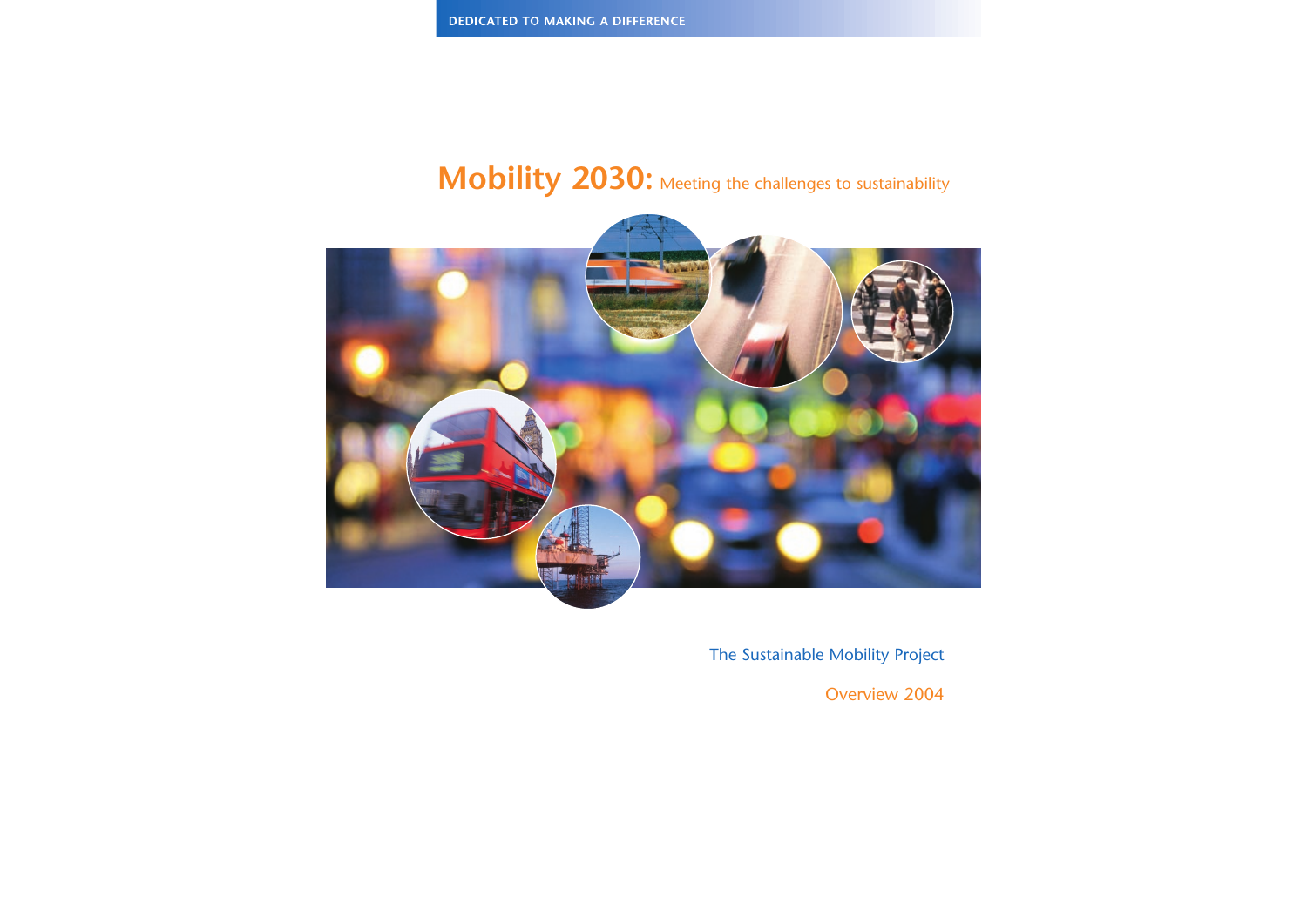# Forewords

Promoting mobility is a key part of our companies' business. We seek to do this in ways that satisfy the widespread desire for affordable and safe transport, reduce the impact transport has on the environment and utilize the most appropriate technologies as they are developed.

We are making progress on these objectives and are reassured that many societies share similar goals. However, the policies adopted to achieve these goals can differ widely and the context in which our companies operate is becoming more complex every year. One of our tasks is to respond to this diversity.

Transport and mobility are now high on many agendas as countries and regions across the world seek to increase mobility and to lessen transport's impact. Our collective view has always been that both these goals are attainable. Four years ago we decided to work together to achieve better understanding of the challenges and options.

The result of this cooperation is *Mobility 2030*. It reflects the collective efforts of more than 200 experts from a broad set of 12 industrial companies who have taken part in the Sustainable Mobility Project's committees and work streams. Normally our companies compete vigorously, so to produce such an in-depth, agreed analysis is a distinct accomplishment.

Our thanks go to the WBCSD for serving as an invaluable catalyst and for providing the platform that facilitated this accomplishment. We also acknowledge with gratitude the many contributions made by outside experts including the Assurance Group.

*Mobility 2030* sets out a vision of sustainable mobility and ways to achieve it. The report has developed a framework to connect a diverse set of economic, social and environmental strands; and in identifying the key issues and choices we face it has developed a set of goals to provide focus for future action, and charted a number of pathways as a basis for this. But we clearly recognize that a project like this can only be an introduction to an extraordinarily complex, diverse topic that confronts all societies.

We began with the project's initial study *Mobility 2001* which assessed the worldwide state of mobility and identified the particular challenges to making mobility more sustainable.

Our new report develops this thinking and shows how sustainable mobility might be achieved and how progress towards it could be measured. We have concentrated on road transportation, reflecting our member companies' expertise in this area. What *Mobility 2030* says about fuel and vehicle technologies is a key contribution. Our hope is that other industries and stakeholders will be inspired to undertake their own studies with a similar focus to this report.

As companies operating in a competitive market we can, and do, hold different views about some of the technology choices and timescales. We think that *Mobility 2030* reflects these differences without diminishing its core purpose of identifying and suggesting the most appropriate solutions.

We acknowledge that much remains to be learned, in particular about the best ways to engage societies effectively around sustainable mobility issues. Nevertheless, as companies deeply involved in the provision of transport products and services,

we think this project has moved the sustainability agenda forward in ways that can be developed.

We believe that *Mobility 2030* points to new collective initiatives. Yet, much is already happening. On road safety our companies have a number of programs to improve the safety prospect for vehicle occupants and pedestrians in both developed and developing countries. And much is going on in other areas such as the industry partnerships that are now advancing the development of alternative fuels and powertrains, as our companies seek to provide the mobility choices customers ask for while moving to address

Than a ythetil

the issues clearly spelt out in the report. We recognize the focus the report provides on the significant challenges in the developing world.

A clear message from *Mobility 2030* is that if we are to achieve sustainable mobility it will require contributions from every part of society throughout the world. Our companies are committed to making their contribution, and the work of this project will help us to clarify our own role and areas for further collaboration. It is with the hope that your country and your organization will want to build on what is offered here that we pass this study on to you.

TudU\_

**General Motors Corporation Mr. Thomas A. Gottschalk**  *Executive Vice President, Law & Public Policy and General Counsel Project Co-Chair*

Shochiso Yoyoda

**Toyota Motor Corporation Dr. Shoichiro Toyoda**  *Honorary Chairman, Member of the Board Project Co-Chair*

**Royal Dutch/Shell Group of Companies Mr. Jeroen Van der Veer**  *Chairman of the Committee of Managing Directors Project Co-Chair*



**BP p.l.c. Lord Browne of Madingley**  *Group Chief Executive*

Agu Bitan

**DaimlerChrysler AG Prof. Jürgen E. Schrempp** *Chairman of the Board of Management*

**Ford Motor Company Mr. William Clay Ford, Jr.**  *Chairman and Chief Executive Officer*

fingen Clemens Willer Cly Gall. Fli.

**Honda Motor Co., Ltd. Mr. Takeo Fukui**  *President and Chief Executive Officer*

Guidheilen John 3, Militar

**Michelin Mr. Edouard Michelin**  *Managing Partner*

**Nissan Motor Co., Ltd Mr. Carlos Ghosn**  *President and Chief Executive Officer*

**Norsk Hydro ASA Mr. Eivind Reiten**  *President and Chief Executive Officer*

**Renault SA Mr. Louis Schweitzer**  *Chairman and Chief Executive Officer*

**Volkswagen AG Dr. Bernd Pischetsrieder**  *Chairman of the Board of Management*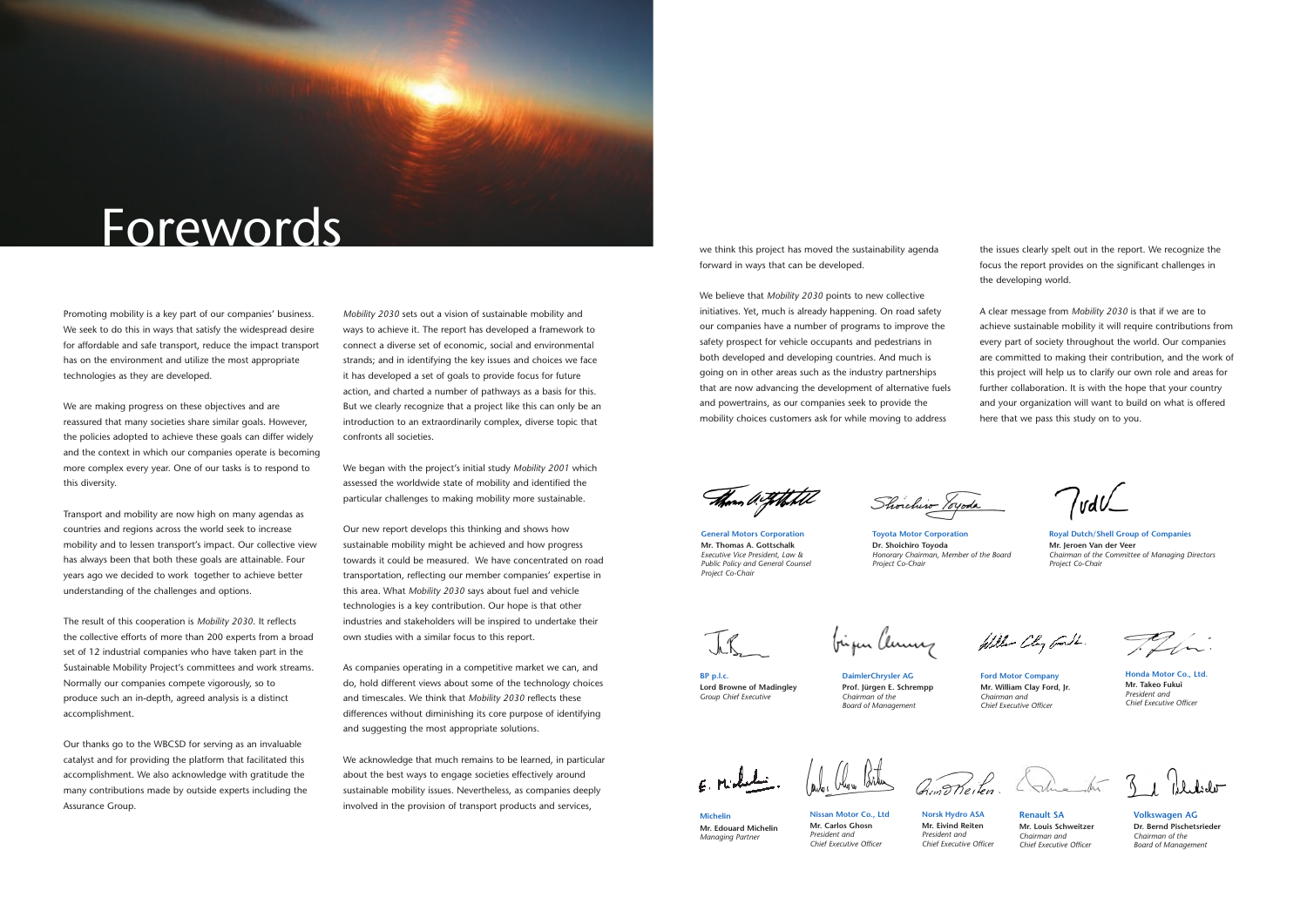## **BJÖRN STIGSON, President, WBCSD**

Individual businesses can do much in pursuit of sustainability, but the challenges are far too complex for even the biggest company to tackle by itself. Developing the right framework conditions is critical and can only be done effectively by companies working together throughout the value chain. It also requires broad interactions with stakeholders to achieve a common understanding of how to address the challenges. This is the essence of the WBCSD's Sustainable Mobility Project, the largest member-led sector project ever undertaken by the Council.

When the project started over four years ago, it took on what, in hindsight, can only be described as an immensely ambitious brief: to assess the current state of mobility in all modes of transport in both developed and developing countries and to develop a vision of what sustainable mobility would look like and how to get there. The project members' unbridled enthusiasm was laudable but ran the risk of only scratching the surface. For an in-depth study, they finally decided to take a more focused approach and selected road transportation as the departure point.

The pathway to sustainable mobility is not likely to be a smooth one. The project's first report, *Mobility 2001*, an arm's length snapshot of mobility at the end of the twentieth century, showed just how difficult the journey would be. Nevertheless, I can now say the project has delivered what it promised: an informed and well researched description of what sustainable mobility should look like in various parts of the world, and what is required to implement it. It demonstrates the continuous commitment of the member companies to contribute to a sustainable development.

In some areas, the project went further than anything undertaken previously – from modelling challenges to measuring the gap between where we are, and where we want to be. I believe that its biggest achievements are two-fold, first, the sheer volume of knowledge that has been assembled. Over the span of the

project, experts have traveled the world from Sao Paulo to Shanghai, from Prague to Cape Town, meeting stakeholders from all parts of society. The group also drew on all available intellectual sources to come up with what is truly a remarkable piece of work.

- **II.** Prospects for mo sustainability if p
- **III.** The potential of and transport fue **of sustainable mo** 
	- **A.** Light-duty road vehicles **1. Powertrain technologies 2. Vehicle technologies other than 17**
	- **B.** Applicability of these vehicle fuels "building blocks"
	- **C.** Transport vehicles othe
- **IV.** Approaches to ad **achievement of the set**
- **V.** The roles of "building and "institutional **achieving the ab**
- **VI.** How companies **contribute to achieving have identified 27**
- **VII. The way forward 28**



| bility and its                                                    |                 |
|-------------------------------------------------------------------|-----------------|
| resent trends continue                                            | 7               |
| vehicle technologies                                              |                 |
| els to be "building blocks"                                       |                 |
| <b>bility</b>                                                     | 10              |
| and the fuels that power them                                     | 11              |
| and fuels                                                         | $\frac{12}{17}$ |
| er than propulsion systems                                        |                 |
| hicle technology and transport<br>o road vehicles other than LDVs | 19              |
| r than road vehicles                                              | 20              |
| dvancing the                                                      |                 |
| he seven goals                                                    | 20              |
| Iding blocks," "levers"                                           |                 |
| I frameworks" in                                                  |                 |
| ove goals                                                         | 26              |
| like ours can                                                     |                 |
| iieving the goals we                                              |                 |
|                                                                   | 27              |
|                                                                   | 28              |

Secondly, the project fostered unprecedented cooperation among a core group of major companies representing vehicle technologies, fuels and parts suppliers. In total, the group represented over three quarters of the production capacity of motor vehicles globally. The commitment and positive approach of these companies give reason to believe that sustainable mobility, though still distant, will be achieved.

I would like to thank the member companies and the three co-chairs for their vision and strong support, and for making experts available to work on the project. Special thanks also go to my WBCSD colleagues, Per Sandberg, Michael Koss, Tony Spalding, Arve Thorvik, Kristian Pladsen, Peter Histon, John Rae, Claudia Schweizer and Mia Bureau, who backed them up.

I would also like to thank members of the Working Group for their devotion to this project, especially Charles Nicholson for forging the Working Group into an effective team, with all his diplomatic and consensus-building skills, and George Eads whose experience, great clarity of thought, and commitment, as the lead consultant, were decisive in bringing both *Mobility 2001* and *Mobility 2030* to fruition. I am further grateful to Lew Fulton from the International Energy Agency for his important contribution.

And finally, thanks are due to the Assurance Group, under its chair Simon Upton, which paid close attention to the quality and validity of the work from the initial stages of research to the final published findings.

# contents



**Introduction** 

*President, WBCSD*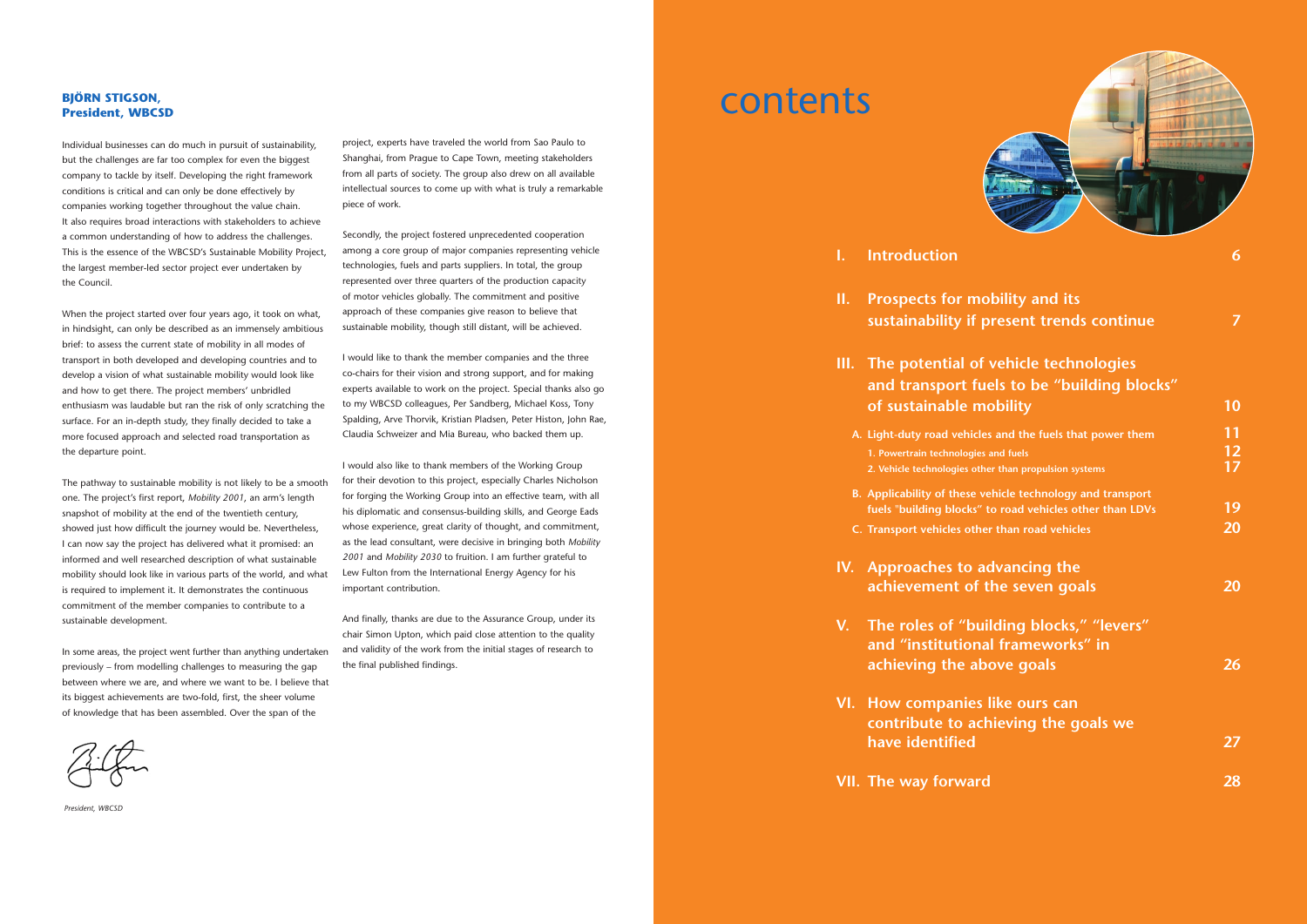These goals are directed to society as a whole. We are proposing them as the first step in what we hope will become a continuing dialogue among a broad range of stakeholders. As significant participants in a range of mobilityrelated activities, SMP member companies must play a part in enabling many of these goals to be achieved. However, none can be achieved solely as a result of the efforts of SMP members. Rather, the effort must be a cooperative one involving private industry, governments, and the public

at large.



What convinced us that these goals are necessary? Quite simply, we took a look into the future and were troubled by what we saw.

To help us understand what the future might hold, we projected certain key mobility-related trends extending through 2050. In considering these trends, it is important to understand the difference between a "projection" and a "forecast." A projection is a mathematical exercise – a working out of the consequences of particular rates of change and starting conditions. A projection does not inherently require a belief that all of the levels and rates used in its execution are the right ones. A forecast differs from a projection in that it assumes that certain inputs are more likely than others to be right, and so it adds to the projection a sense of likelihood.

Our projections are based on the assumption that present trends continue. This implies that (a) "mainstream" projections of economic and population growth are realized (b) the general trajectory of technological development and its incorporation into transportation systems and services continues much as it has over the past several decades and (c) policies currently in place continue to be implemented but no major new initiatives are launched.

Clearly, not all present trends are likely to continue. So the projections made should be seen as benchmarks rather than forecasts to be used to measure the impact of change.

The starting point for our projections was the work of the International Energy Agency (IEA). The IEA is an autonomous body established in 1974 within the framework of the OECD to implement an international energy program. It carries out a comprehensive program of energy cooperation among 26 of the OECD's 30 member states. It also publishes a biennial report titled World Energy Outlook (WEO). *(IEA 2002)* In this publication it projects the long-term supply and demand outlook by fuel type and major energy user sector for the world as a whole, for major regions, and within these regions for certain countries. One of the sectors includes projections for transportation.

The level of detail and the timescale used in the WEO transportation projections were insufficient for the needs of this project. So we made a grant to the IEA's Energy Policy and Technology Division to undertake a major expansion of the transportation sector of its Energy Technology Perspectives model. In connection with this expansion, IEA experts and members of the SMP worked together to develop a detailed spreadsheet model of the transportation sector. It was this spreadsheet model that was used to develop quantitative projections of several of the project's sustainable mobility indicators and to help judge the likely direction of several others.

This Overview provides an extended summary of the final report of the World Business Council on Sustainable Development's (WBCSD's) Sustainable Mobility Project (SMP). We launched the SMP in April 2000 to understand better how the needs of society to move freely, gain access, communicate, trade and establish relationships might be improved without sacrificing other essential human or ecological requirements now or in the future.

Each of us is deeply involved in some aspect of mobility. Eight produce transport equipment. Three provide fuels to the transport sector. One is the world's largest producer of tires for road vehicles. Another is a major producer of light metals for the motor vehicle industry. For all our companies, long-run success depends on the future viability of mobility. It is our collective view that the mobility sector will not be healthy over the long term unless mobility is made sustainable.

This is the second major report to be issued by the SMP. The first, *Mobility 2001*, was published in October 2001. *Mobility 2001* assessed the state of worldwide mobility at the end of the 20th century and its sustainability. The principal message of *Mobility 2001* can be summed up in the introduction to the final chapter "World Mobility and the Challenge to its Sustainability":

*"Both personal and freight mobility is at an unprecedented level for the great majority of the population in the developed world. However, personal mobility differs significantly by age, income, and location. In contrast, most of the citizens of the developing world suffer either from poor or deteriorating mobility. The central problem is that cities in the developing world are growing and motorizing very rapidly. In order to achieve sustainable mobility by the middle of the 21st century, at least seven mobility-related "grand challenges" will have to be overcome. Moreover, an additional challenge going beyond mobility – the creation of the institutional capability able to tackle such "grand challenges" – will have to be met." (SMP 2001 p.1)*

Since publication of *Mobility 2001* the SMP has been assessing how the mobility-related trends identified in that report might evolve over the next several decades, what approaches might be available to influence this evolution in ways that would make mobility more sustainable, and what is required to enable these approaches to succeed.

As a result of this assessment, we have identified seven goals toward which we believe society should strive:

**• Reduce transport-related conventional emissions (carbon monoxide, nitrogen oxides, volatile organic compounds, particulates, and lead) to levels such that they cannot be considered a serious public health concern anywhere in the world.**

- **• Limit transport-related greenhouse gas (GHG) emissions to sustainable levels.**
- **• Significantly reduce the worldwide number of deaths and serious injuries from road crashes. Efforts to do this are particularly needed in the rapidly motorizing countries of the developing world.**
- **• Reduce transport-related noise.**
- **• Mitigate transport-related congestion.**
- **• Narrow the mobility "divides" that exist today (a) between the average citizen of the world's poorest and the average citizen of the wealthier countries, and (b) between disadvantaged groups and the average citizen within most countries.**
- **• Preserve and enhance mobility opportunities available to the general population.**



# Prospects for mobility and its sustainability if present trends continue

II.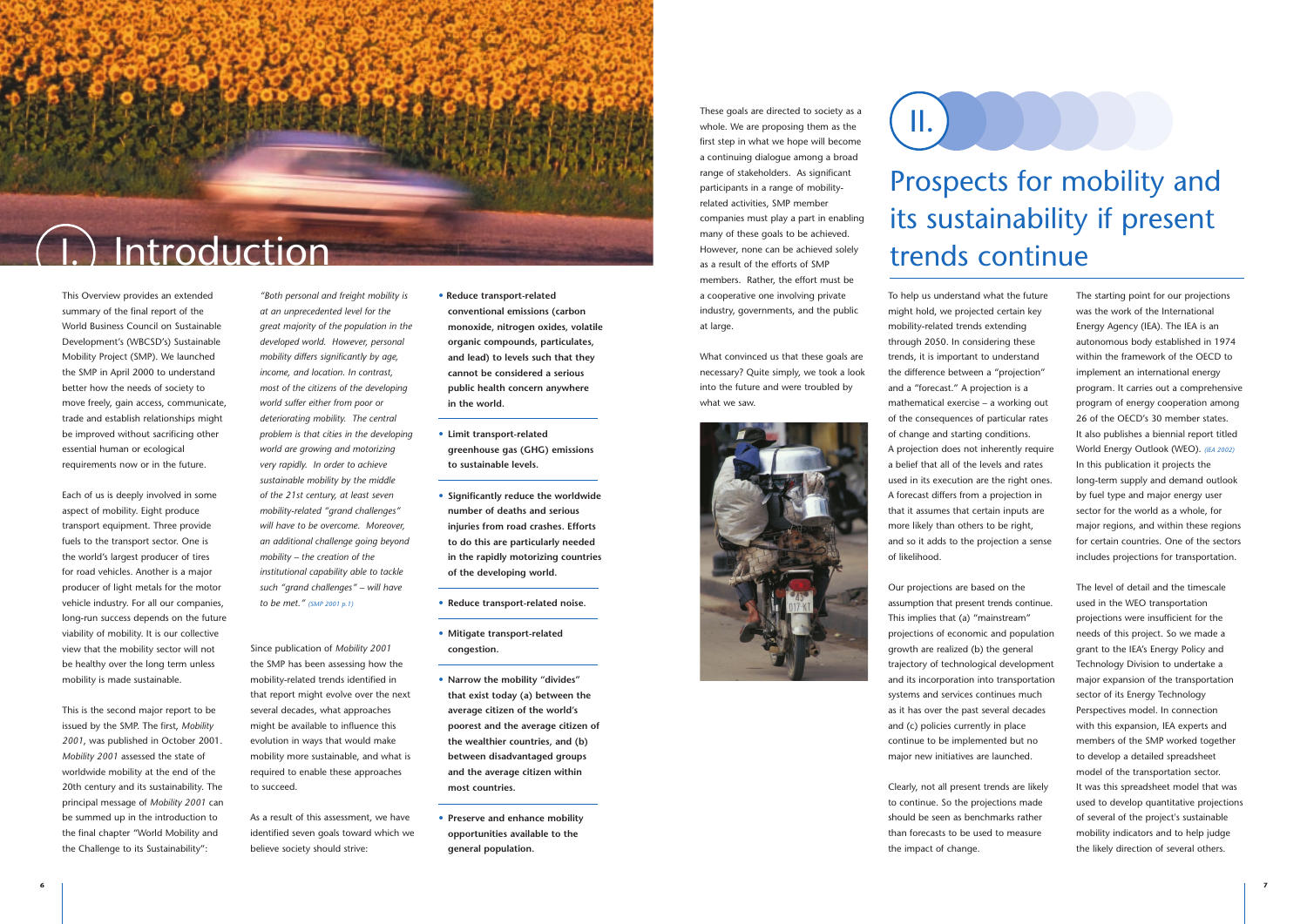Transport continues to depend overwhelmingly on petroleum-based fuels, so changes in the GHG emissions characteristics of transport fuels have no significant impact on transport-related GHG emissions.

- *Road vehicle-related deaths and serious injuries decline* in OECD countries and some "upper-middle income" developing countries. But they rise for at least the next two decades in many lower-income, rapidly motorizing developing countries.
- *Congestion increases in all (or nearly all) major urbanized areas in both the developed and developing worlds.*  Average travel time may not increase proportionally due to offsetting adjustments that individuals and businesses may make in their location choices as well as in other mobilityrelated decisions. But the reliability of personal and goods mobility will be adversely impacted.
- *Transport-related security remains a serious concern.*
- *Transport-related noise probably does not decrease.*
- *Transport's resource "footprint"grows* as transport-related materials use, land use, and energy use all increase.
- *Personal mobility spending as a share of households' total spending remains roughly constant or declines for households* in most parts of the developed world and for some households in the developing world. In large parts of the developing world the trend in the share of household income devoted to personal mobility is subject to contradictory pressures, making its direction difficult to predict.

These projections constitute what we call our "reference case."

In this reference case:



• *Personal and goods transport activity globally grow rapidly* driven primarily by the projected growth in real per capita income. Transport activity growth is especially rapid in countries of the developing world. However, this growth is not sufficient to overcome "mobility opportunity divides" that exist (a) between the average citizen in the poorest countries and the average citizen in developed countries, and (b) within

nearly all countries, between the average citizen and certain excluded groups.

- *Already high levels of individual access to personal mobility in most of the developed world increase.* Whether this will also be true for the typical resident of the developing world is more questionable.
- *Further improvements in goods mobility* enable consumers to obtain a greater quantity and variety of goods at lower cost, helping to support economic growth and development.

• *Transport-related conventional emissions (emissions of NOx, VOCs, CO, and particulates) decline sharply in developed countries* over the next decade or two. In urbanized and urbanizing areas of many developing countries they increase over the next few decades before declining.

• T*ransport-related conventional GHG emissions grow significantly especially in developing countries.* The energy efficiency of transport vehicles improves, but these improvements are more than offset by a combination of increases in the number of vehicles and in average vehicle utilization.









2000 2010 2020 2030 2040 2050

Note: Reference Case #1 and Reference case #2 use different assumptions concerning the risk decay factor over time. Source: Sustainable Mobility Project calculations using data from **Koornstra 2003**

Source: Sustainable Mobility Project calculations.

**8 9**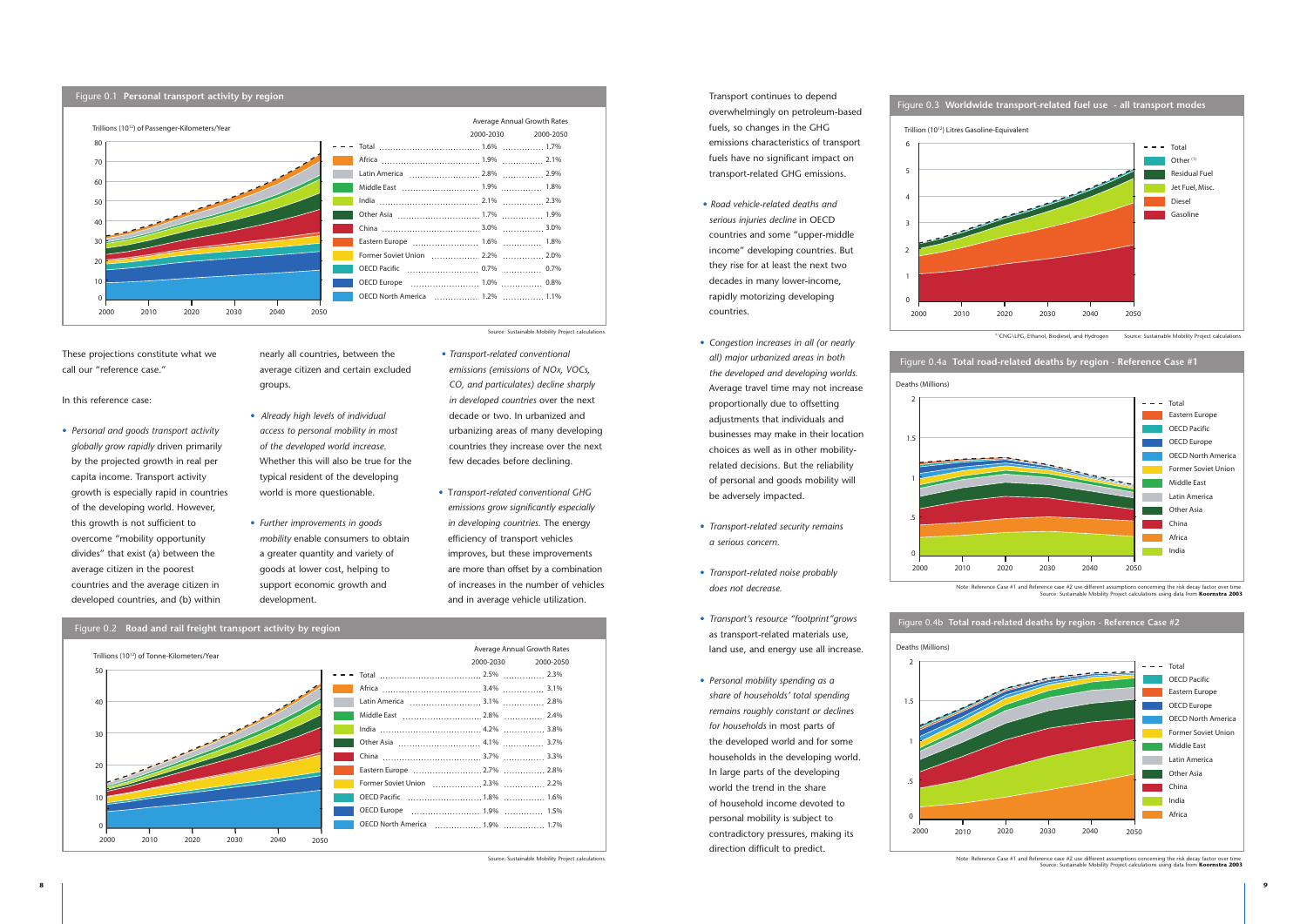It is important to underscore the word "potential." Technologies are enablers nothing more than "building blocks." To actually contribute to sustainable mobility, technologies need to be incorporated into actual transport systems and these systems then need to be used widely. Moreover, such systems must still play their indispensable role in facilitating economic growth and development. They must be affordable, accessible, safe, secure and reliable. A society lacking transport systems with these characteristics would not be sustainable.

It is also important to underscore the fact that transport and energy systems typically are developed, manufactured and (in many instances) operated by private industry. This means that the development, manufacture, and operation of these systems must be capable of generating a profit. Even where governments assume an active role in producing and distributing energy or in operating transport networks, these operations cannot ignore commercial realities. Governments may sometimes take a longer-term view than companies. But there are limits. A society that bankrupts itself trying to force the premature adoption, or inappropriate use, of novel but uneconomic technologies is not sustainable. Neither is a society that in order to conserve financial resources hamstrings industry with regulations to make it operate in an economically unsustainable manner.



Light-duty road vehicles – automobiles, light trucks, and derivatives such as sport utility vehicles and minivans – are by far the world's most numerous motorized transport vehicles. In 2000 there were nearly 700 million LDVs operating around the world. The SMP reference case projection indicates this number will grow to about 1.3 billion by 2030 and to just over 2 billion by 2050. Nearly all of this increase will be in countries in the developing world.

Light-duty vehicles are the principal providers of personal mobility today

throughout most of the developed world. And this role is expanding rapidly throughout much of the developing world. Light-duty vehicles consume a large fraction of the fuel used by the transport sector and, in the course of consuming it, emit a large fraction of that sector's total emissions of "conventional" pollutants and greenhouse gases. Crashes involving light-duty vehicles are responsible for by far the largest share of transportrelated deaths and serious injuries.

In short, light-duty vehicles are responsible both for a major share of

• *Some mobility-related equity concerns grow,* especially those relating to differences in accessibility available to the poorest, the disabled and handicapped, and the elderly. Other equity-related concerns such as the disproportionate exposure of certain groups to transport-related conventional emissions may decline.

**Factoring in all these findings, it appears to the SMP that the present system of mobility is not sustainable, nor is it likely to become so if present trends continue. Not all the indicators point to a worsening of the situation. But enough do for the SMP to conclude that societies need to act to alter their direction. This is true, in particular, if mobility is to be made sustainable in the developing world.**

What can be done to change this outlook? A wide range of factors impact the sustainability of mobility. However, as suppliers of road vehicle components, road transport vehicles and the fuels that power them, SMP participating companies considered it especially important to explore the

potential contribution that road vehicle technologies and fuels may be able to make. Figure O.5 shows the range of primary energy sources, energy carriers, and powertrains that either are used today in road vehicles or that are being investigated for possible future use.

# The potential of vehicle technologies and transport fuels to be "building blocks" of sustainable mobility

III.



## A. Light-duty road vehicles and the fuels that power them



#### Figure 0.6 **Projected total stock of light duty vehicles by region**

Source: Sustainable Mobility Project calculations (Source: Sustainable Mobility Project calculations)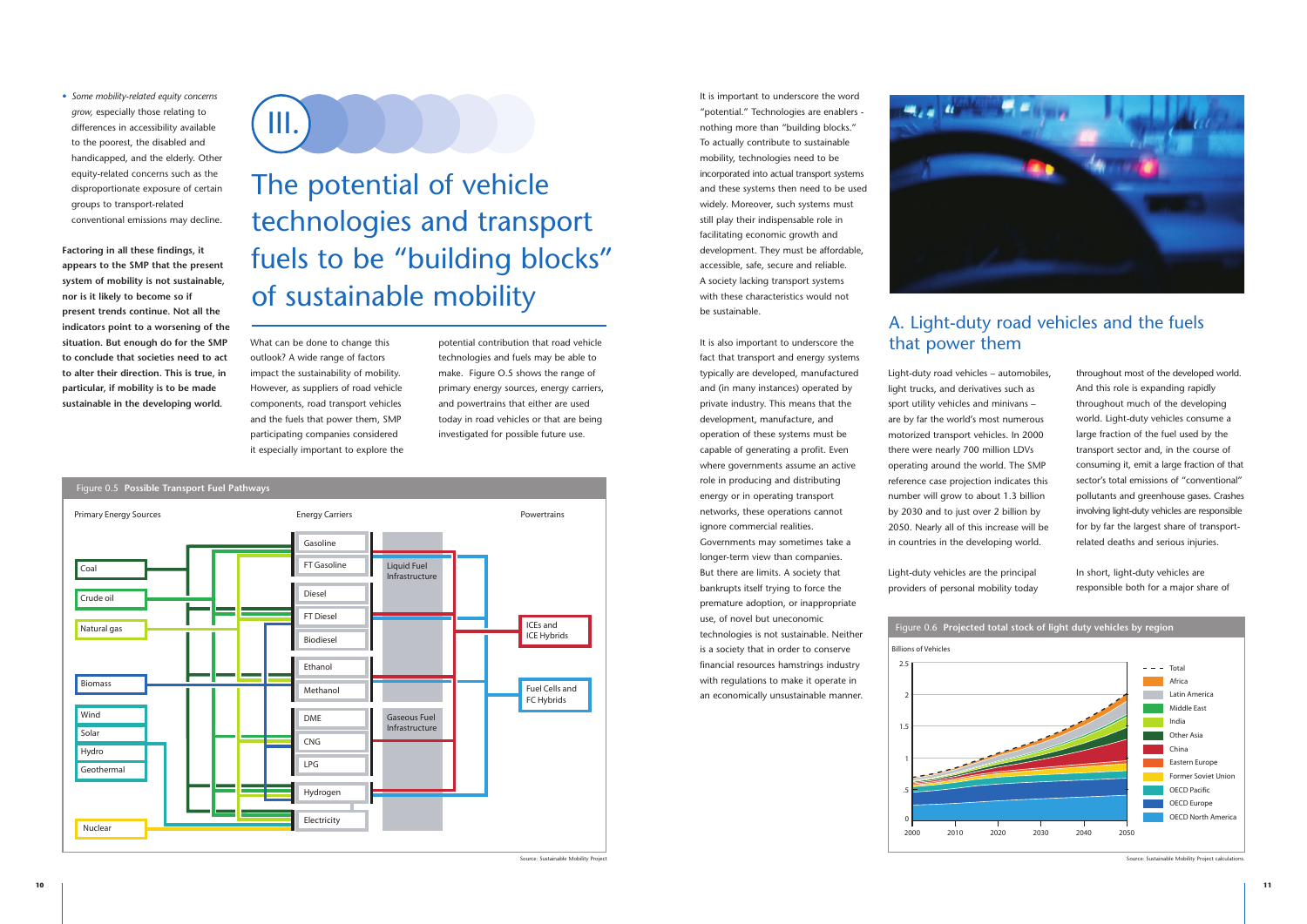### **c) Fuels that can be distributed through existing fuel infrastructures**

For spark ignition engines (including hybrids), *unleaded gasoline* will continue to be the primary fuel. By 2010 unleaded gasoline will be available almost everywhere in the world, enabling the use of catalytic exhaust after treatment systems. Low sulphur gasoline and diesel fuel will be the norm in the developed world after 2010, and by 2030 probably in most developing countries. *Ultra low sulphur fuels* are not only necessary for vehicles with extremely low emissions but also for concepts that combine very low emissions with sharply reduced fuel consumption - for example, lean burn gasoline engines with NOx storage catalysts and ultra clean diesel engines equipped with a NOx storage catalyst or a particulate trap or both.

In the short to medium term, it is likely that gasoline and diesel, in addition to being more severely refined by

hydrogenation processes in upgraded refineries, will increasingly contain – and may in certain circumstances be totally replaced by – *blend components* that are derived from primary sources other than crude oil. One such candidate fuel blend component is high quality diesel from natural gas, a so-called "gas-to-liquid" product produced from natural gas by the Fischer-Tropsch processing (also know as "FT diesel"). FT gasoline or naphtha is another possibility.

Although FT diesel produced from natural gas will not become a mainstream fuel, the potential exists to extend its availability through the use of other feedstock such as coal and biomass. In the case of coal this would need to utilize CO<sub>2</sub> sequestration to make it acceptable in terms of GHG emissions and content.

There also is much interest in *bio-fuels or bio-fuel components* as a means of reducing dependence on fossil fuels and reducing transport system greenhouse

gas emissions. Alcohol fuels, methanol and ethanol generated from natural gas (in the case of methanol) or from biomass or other renewable sources can be used in gasoline engines. For diesel engines, bio-diesel containing biomass-derived fatty acid methyl esters or FAME (such as rapeseed methyl ester, RME) is an option.

New methods of producing "advanced" biofuels are being sought that increase the yield of biofuels or decouple their production from that of food. Two examples are the conversion of lignocellulosic material to fuel components by enzymes and biomass gasification followed by a Fischer-Tropsch process. (This is known as "biomass-to-liquid," or BTL).

All such processes have the potential to use a range of biomass feedstocks, including agricultural or municipal waste. Successful commercialization of these technologies has the potential to lower the cost of biofuels to levels that are closer to being competitive with conventional gasoline and diesel. The rate at which progress can be made is highly uncertain at present. Neither BTL (predominantly diesel) nor lignocellulosic gasoline component (ethanol) manufacture has yet been proven on a commercial scale.

Another relevant factor is feedstock logistics, which require biomass feedstock production on a very large scale to be fully optimised. A world scale BTL plant (one capable of producing 1.5 million tonnes per year) would require woody biomass collected over an area half the size of Belgium. Alternatively a world scale lignocellulosic fermentation plant (0.2 million tonnes per year) would consume surplus straw from a planted area of wheat approximately one-tenth the size of Belgium.

mobility's benefits and a major share of the challenges to achieving sustainable mobility. For this reason, a significant share of our report is devoted to assessing the potential of various technologies and fuels to help address these concerns while not sacrificing these benefits.

#### **1. POWERTRAIN TECHNOLOGIES AND FUELS**

At present, virtually all light-duty vehicles are powered by internal combustion engines (ICEs) and use petroleum-based fuels (gasoline or diesel). Our reference case projects that if present trends continue this will still be true several decades from now.

The large number of influencing factors, including different technical features, cost targets and exhaust standards, make a precise quantitative forecast of how diesel and gasoline engines' fuel consumption figures may develop impossible. Both gasoline and diesel engines will continue to improve, but it can be anticipated that until 2010 the fuel consumption of gasoline engines will decline more than that of diesel engines. Later, when diesel engines employing homogeneous charge (HCCI) technology are successfully developed, this trend will reverse.

Vehicle fuel consumption, and with it GHG emissions, are determined not



only by engine efficiency but also by vehicle parameters. Forecasts give a potential for specific fuel consumption reduction for vehicles with direct drive (i.e., non-hybrid) until 2030 of around 20%, compared to current diesel vehicles as today's best practice. This assumes that all technical means of engine, transmission and vehicle technologies (such as aerodynamics, lightweighting, tires and efficient accessories) are taken together.

### **a) Hybrid-electric propulsion systems**

The efficiency of the ICE can be enhanced and conventional and GHG emissions reduced through the use of hybrid-electric propulsion systems. The term "hybrid-electric propulsion system" covers a wide range of possible powertrain arrangements. All combine an ICE engine or fuel cell with a generator, battery, and one or more electric motors. But these components can be arranged in a variety of ways. And the electric motor(s) can bear a larger or smaller share of the load in propelling the vehicle. Generally speaking, a vehicle is only classified as <sup>a</sup>"full hybrid" if it can be propelled at least some of the time solely by the electric motor(s).

Although ICE and ICE hybrids will never be "zero emission" vehicles, their potential for  $CO<sub>2</sub>$  reduction per mile/km driven is substantial, especially if based on a future downsized clean gasoline- or diesel-powered ICE. Combined with advanced aerodynamics, lightweighting, the reduction of rolling resistance (including low rolling resistance tires) and high efficiency engines such as lean burning engines and high expansion cycle engines with their optimal operation, such systems may eventually produce even higher values in vehicle efficiency.

ICE hybrids can use "conventional" liquid fuels, blends containing biofuels and even 100% biofuels. If using the latter, hybrids (as well as conventional ICEs) could, under certain circumstances, qualify as "carbon neutral" transport systems.

#### **b) Fuel cells**

Fuel cells convert fuel into electrical energy through an electrochemical rather than a combustion process. Fuel cell vehicles (FCV) offer both the highest overall propulsion system energy efficiency and, if run on hydrogen derived from carbon-neutral sources, the lowest GHG and conventional emissions. As with ICEs, their performance could be further enhanced by designs where batteries provide supplementary electrical power.

At present the most promising technology being applied is the proton exchange membrane fuel cell operating on hydrogen and utilizing on-board hydrogen storage. However, hydrogen storage technologies such as compressed hydrogen tanks, cryogenic tanks and metal hydride tanks are not yet suitable for mass production vehicles.

Other technical challenges to the widespread introduction of fuel cells include reducing today's high costs for fuel cell systems (including the amount of high cost precious metals required for the fuel cell stacks), improving cell membrane technology, and packaging the fuel cell system into a vehicle in a safe, reliable, attractive way that is affordable to consumers and operators.

Over the next decade and beyond, vehicle manufacturers around the world will be working to resolve these technical hurdles to bring down the cost of fuel cell systems to levels where they become commercially competitive.

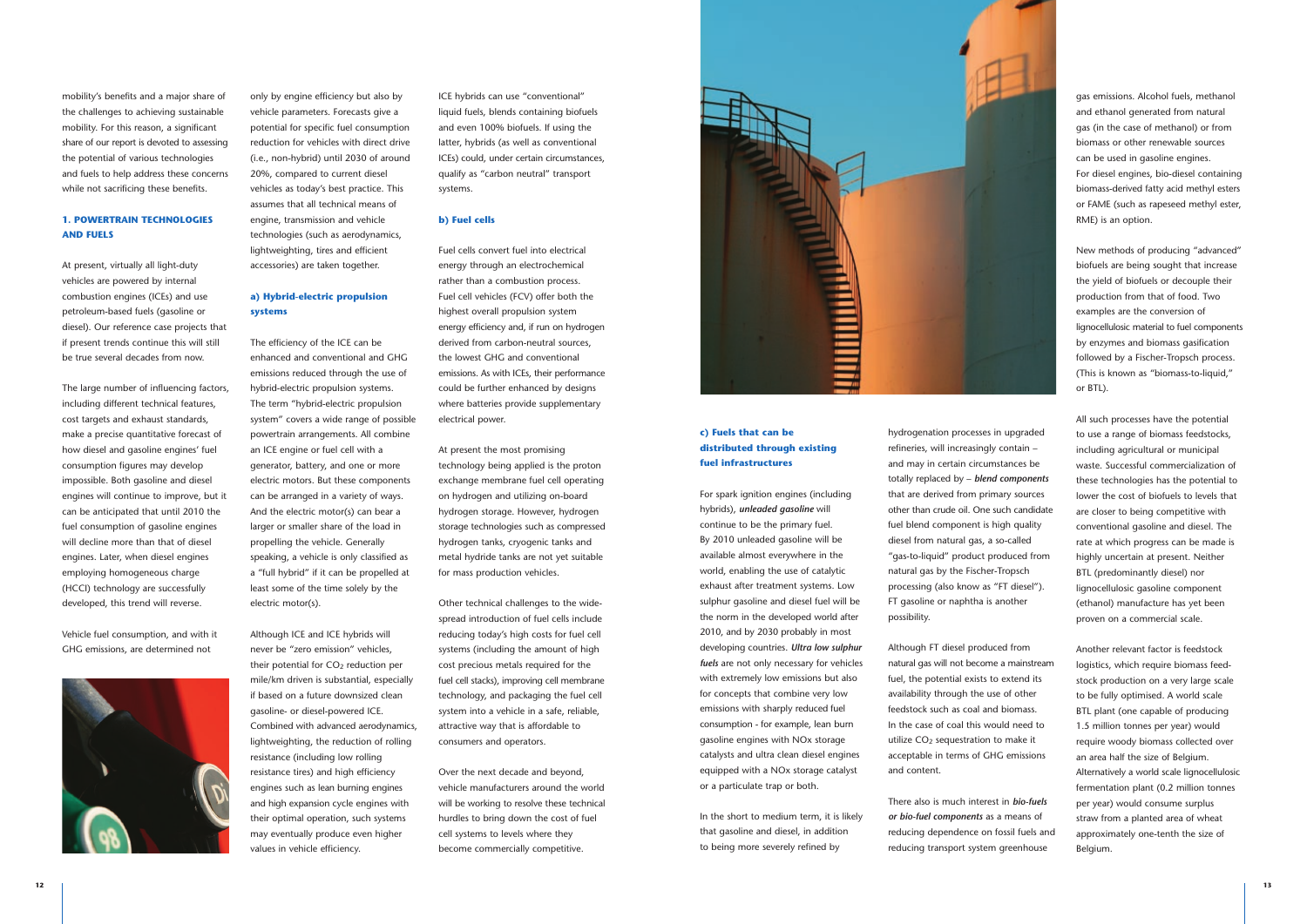Biofuel/ICE combinations sometimes have very low WTW emissions. This is due to the  $CO<sub>2</sub>$  emissions produced by fuel production and distribution (the WTT emissions) being negative, reflecting the fact that the plants from which the biofuels are produced are net absorbers of carbon. All WTT studies of which the SMP is aware stress the difficulty of accounting properly for the GHG emissions generated in connection with biofuels production (some of which are much more potent GHGs than  $CO<sub>2</sub>$ ). They also stress the difficulty of

determining the appropriate carbon

sequestration credits to allocate to the growing of the biomass that later is converted into biofuels.

*• Vehicle ownership and operating costs and the cost-effectiveness of various powertrain/fuel combinations in reducing GHG emissions*

Cost is a major factor in determining which technologies and fuels will be used in the future. While the cost of future technologies and fuels are inherently uncertain, we know enough about some of them to enable the

generation of "order of magnitude" estimates. As a source of such estimates, the SMP drew on a study conducted jointly by the European Council for Automotive R&D (EUCAR), Conservation of Clean Air and Water in Europe (CONCAWE), and the Joint Research Center of the EU Commission (JRC) released in November 2003. *(EUWTW 2004)*

Among other things, this study (referred to in this report as the "European WTW Analysis") estimated vehicle ownership and fuel costs for a range of power-

## **d) Fuels requiring a separate fuel infrastructure**

Alternative fuels that cannot be used as blend components, such as *compressed natural gas (CNG), liquefied petroleum gas (LPG), di-methyl ether (DME) and hydrogen*, require a significant level of investment in delivery infrastructure. This infrastructure investment presents an economic barrier to their widespread use.

*CNG* compares well with diesel in particulate emissions in older vehicles. But the use of advanced exhaust treatment has largely removed any advantage CNG has over modern diesel-powered vehicles. It is not as widely available as a transport fuel as gasoline or diesel, and infrastructure development to improve accessibility has been slow. Nonetheless, it is favored over oil by many governments as resources are more evenly spread throughout the world and its use may reduce reliance on oil imports.

*LPG* shows improvements over gasoline for some, if not all, "conventional" pollutants. It is derived from both crude oil and natural gas condensate. Its refueling infrastructure is better established than that for natural gas, and it has gained some acceptance as an alternative to diesel and gasoline particularly in fleet vehicles. As a liquid fuel, consumer perception of safety is reasonable, and it is relatively affordable in comparison to some other alternative fuels. By 2030, it is likely that LPG refueling infrastructure will have expanded given that new refueling points are inexpensive to install. It is expected to remain as a niche fuel in most markets although it may be more widely used in selected national markets.



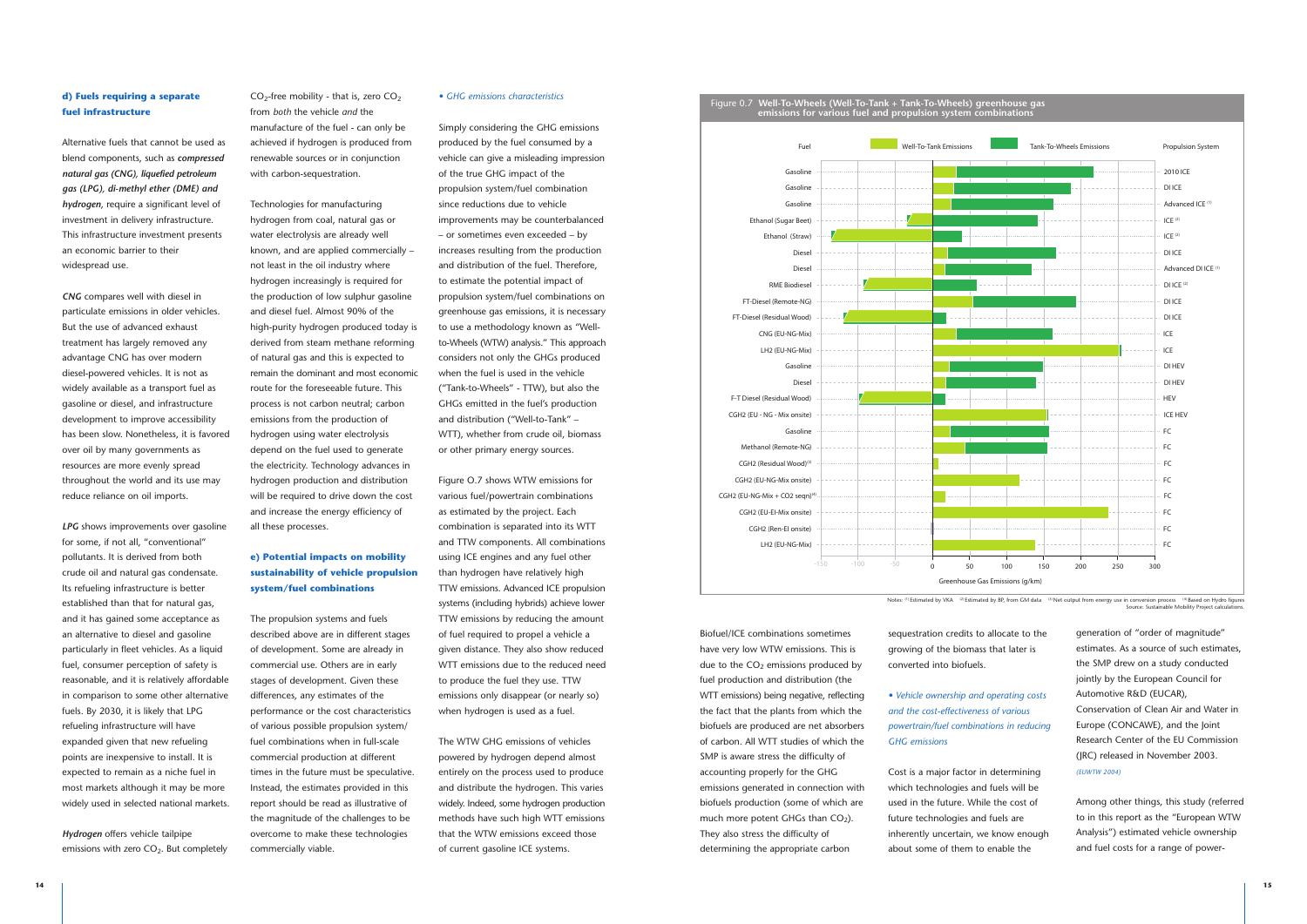extremely useful order-of-magnitude estimates of added cost and costeffectiveness in terms of reducing GHGs for the range of vehicle/fuel combinations now being considered for widespread adoption in the decades ahead.

### **2. VEHICLE TECHNOLOGIES OTHER THAN PROPULSION SYSTEMS**

The potential for improving the sustainability of light-duty vehicles through the use of advanced vehicle technologies is not limited to propulsion systems and fuels. Changes in the materials used in vehicle construction, safety technologies employed, enhanced electronic systems made available, the characteristics of the vehicle's tires, and other design features can also impact one or more of our indicators of sustainable mobility.

#### **a) Technologies to reduce vehicle weight**

On average, light duty vehicle weight in Europe has increased by approximately 30% over the last 30 years. Over this same period, average light duty vehicle

weight in the United States, which initially was significantly higher than in Europe, declined from 1845 kg in 1975 to 1455 kg in 1981/82. Thereafter, it began to rise again. By 2003 it had returned nearly to its 1975 level, growing 24% since 1981/82.

Increases in average vehicle weight in both the US and Europe reflect the combined effect of two trends – growth in the average weight of vehicles within individual vehicle classes, and increases in the proportion of total vehicle sales represented by larger vehicle classes. In our report we deal almost exclusively with the first of these trends.

What explains the within-class weight increase? As vehicles have evolved, they have added more and more features – to increase safety, enhance driving characteristics, lessen noise, reduce emissions and improve comfort, among other things. This trend has involved adding new components to the vehicle interior, body, and chassis. Increasingly, these components have been electrical or electronic and this has required more wiring. The capacity of electrical systems has had to be increased to handle the

additional electric power demands. Heavier cars also require extra equipment to maintain desired driving performance. There have been reductions in the weight of individual components through improved design and materials substitution. But these reductions have been more than offset by the growth in weight due to the growth in vehicle functionality.

to make use of only those combinations that seem potential candidates for adoption in the near term. The authors of the European WTW analysis considered their estimates of the additional costs of vehicles powered by fuel cells to be highly problematic. A high degree of uncertainty also exists concerning the cost of producing and distributing hydrogen to power vehicle fuel cells. The same can be said for the cost of producing "advanced" biofuels. Estimates vary widely concerning these costs especially for hydrogen and advanced biofuels produced using processes that do not themselves result in the emission of significant volumes of CO<sub>2</sub>.

There are two main ways in which within-class vehicle weight can be reduced. First, by design changes related to the overall vehicle appearance as well as changes due to the geometry available for each part. Second, by direct substitution of lighter materials for heavier materials - for example by using more aluminum, high-strength steel, magnesium and plastics. Often these are done at the same time and are interdependent. In turn, weight reduction creates the potential for further weight reduction. Lowering the weight of a vehicle also allows the use of a smaller, lighter engine while maintaining performance.

In most cases, a lightweight solution will be more expensive than ordinary mild steel designs. Consequently, these solutions will not be competitive unless the customer is prepared to accept some premium for reduced weight or unless the solutions in some way simplify production and/or increase safety. Different materials will provide different potential for weight reduction, and also different impact on the component cost.

A rule of thumb is that a 10 % reduction in vehicle weight can produce a 5-7% fuel saving (in mpg terms) provided the vehicle's powertrain is also downsized. (IPAI 2000) If the vehicle's weight is reduced but no change is made in the powertrain, the fuel savings will be less – generally about 3-4%. Actual savings

train/fuel combinations and the cost per tonne of GHG emissions avoided for each such combination. It did this by assuming that vehicles using powertrain/fuel combination replaced 5% of projected EU-25 travel in 2010 -- 225 million vehicle kilometers. At an assumed average annual vehicle utilization rate of 12,000 km, this required a parc of 14 million vehicles.

The study also assumed that in those instances where a fuel is not capable of being distributed through existing distribution channels, 20% of the EU-25's 100,000 refueling stations – about 20,000 refueling stations – would need to be equipped to dispense the fuel.

As the authors of the analysis are careful to point out, this scenario was an analytical exercise – not a judgment that such a level of market penetration would be either technologically possible or economically practical in Europe by 2010.

Although the European Well-to-Wheels analysis examined nearly the full range of the powertrain/fuel combinations shown in Figure O.7 above, we decided For those powertrain/fuel combinations shown in Table O.1, the additional annual cost for each vehicle using an alternative fuel and/or powertrain ranges from about  $\in$  50 to nearly  $\in$  600. This translates into an additional cost per 100 km operated by each vehicle of between €0.31 and €3.64. In terms of cost per tonne of CO<sub>2</sub> equivalent avoided per year, the range is from about €200 to about €2000.

This analytical exercise was based on "virtual" European vehicles, and the fuel manufacturing and distribution costs shown are estimated based on European conditions. In other parts of the world vehicle and fuel costs and the costeffectiveness of different vehicle/fuel combinations in reducing GHG emissions are likely to be quite different.

Nor is it possible to use these figures to judge the potential cost of substantially "scaling up" the penetration rates of various powertrain/fuel combinations. Economies of scale and the impact of cumulative experience would both need to be taken into account to conduct such an exercise for the EU-25. Moreover, the five percent of EU-25 LDV travel demand by 2010 used in the European WTW Analysis scenario represents only about 1.4% of total world LDV vehicle kilometers projected for that year. In addition, LDVs worldwide are projected to account only for some 43% of total worldwide WTW transport-related GHGs in 2010.

Nevertheless, the results of the European WTW Analysis represent



Source: **FKA 2002**

\*n.m. = not meaningful Source: **EUWTW 2004**, additional calculations by the Sustainable Mobility Project.

Table 0.1 **European WTW analysis "5% Passenger car Transport Distance Substitution" Scenario for various alternative fuels and powertrains**

| Fuel                                                                                                                                | <b>Powertrain</b>            | <b>GHG Savings</b>       |                                      |                                                                      | <b>Additional Cost</b>                                                       |                                                                     |
|-------------------------------------------------------------------------------------------------------------------------------------|------------------------------|--------------------------|--------------------------------------|----------------------------------------------------------------------|------------------------------------------------------------------------------|---------------------------------------------------------------------|
|                                                                                                                                     |                              | Mt CO <sub>2</sub> equiv | Change from<br>Reference Case        | Cost per tonne CO <sub>2</sub> Equiv<br>Avoided per annum<br>(Euros) | Per vehicle using alternative<br>fuel and/or powertrain<br>(Euros per annum) | Per 100 km per vehicle<br>using alt fuel or pt<br>(Euros per annum) |
| Conventional                                                                                                                        | <b>Hybrids</b>               | 6                        | $-16%$                               | 364                                                                  | 141.8                                                                        | 0.89                                                                |
| <b>CNG</b>                                                                                                                          | <b>PISI</b><br><b>Hybrid</b> | 5<br>12                  | $-14%$<br>$-32%$                     | 460<br>256                                                           | 156.0<br>219.9                                                               | 0.98<br>1.38                                                        |
| Syn diesel fuels<br>FT-diesel ex NG<br>DME ex NG                                                                                    | CIDI+DPF<br><b>CIDI</b>      | $-5$                     | 14%<br>$-3%$                         | $n.m.*$<br>2,039                                                     | 49.6<br>156.0                                                                | 0.31<br>0.98                                                        |
| Ethanol<br>Sugar beet<br>Pulp to fodder<br>Pulp to EtOH<br>Pulp to heat<br>Ex wheat                                                 | <b>PISI</b>                  | 14<br>12<br>24<br>5      | $-38%$<br>$-32%$<br>$-65%$<br>$-14%$ | 418<br>563<br>254<br>1,812                                           | 425.5<br>461.0<br>432.6<br>581.6                                             | 2.67<br>2.89<br>2.71<br>3.64                                        |
| <b>FAME</b><br><b>RME</b><br>Glycerine as chemical<br>Glycerine as heat<br><b>SME</b><br>Glycerine as chemical<br>Glycerine as heat | CIDI+DPF                     | 16<br>14<br>22<br>20     | $-43%$<br>$-38%$<br>$-59%$<br>$-54%$ | 278<br>345<br>217<br>260                                             | 326.2<br>354.6<br>340.4<br>368.8                                             | 2.04<br>2.22<br>2.13<br>2.31                                        |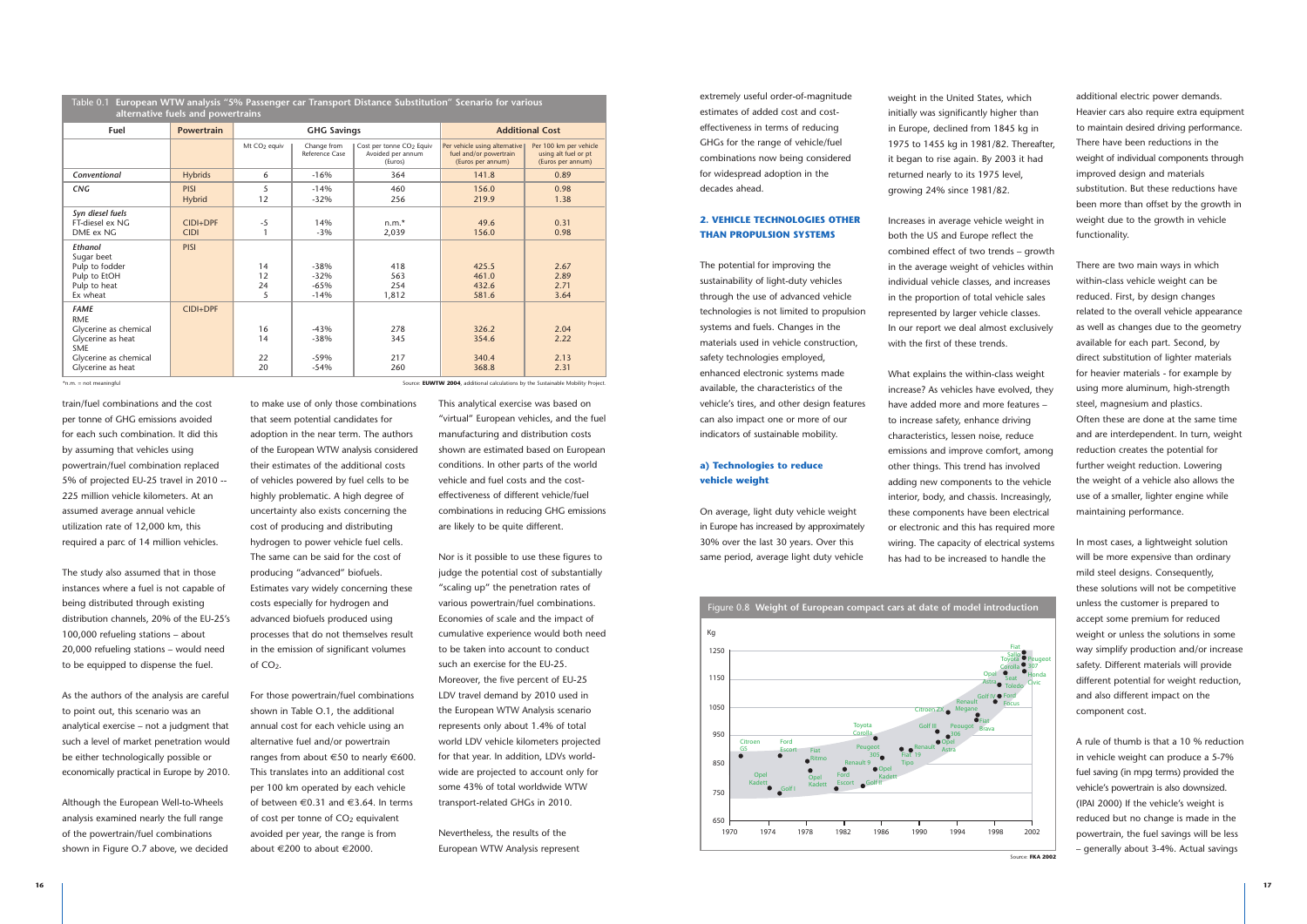While light-duty vehicles are the world's most numerous motorized transport vehicles, other road vehicles both contribute significantly to personal and goods mobility and are an important element in the challenge of making mobility sustainable. Figure O.9 shows projected reference case WTW CO<sub>2</sub> emissions by mode for the period 2000-2050.

#### *Powered 2 & 3-wheelers.*

One vehicle type that plays a very important role in providing personal (and also sometimes freight) mobility in several parts of the developing world is the powered 2 and 3-wheeler. Indeed, in some countries of South and East Asia, powered 2 and 3-wheelers constitute the majority of motorized road vehicles at present. They are inexpensive and provide mobility for millions of families. They can facilitate a household's transition from non-motorized means of transport (such as bicycles) to conventional light-duty vehicles. On

a per vehicle basis they use less fuel than an automobile or light truck. But they contribute disproportionately to "conventional" pollution.

Efforts are underway to bring emissions from these vehicles under greater control. One of the most important steps is to shift from two-cycle to four-cycle engines. Two-cycle engines are more

polluting than four-cycle engines, since oil must be added to the fuel. Some countries have enacted such stringent controls over emissions that the sale of new 2 and 3-wheelers powered by two-cycle engines has been effectively banned. This will produce a significant improvement in emissions performance. But additional initiatives will be needed where 2 and 3-wheelers exist in large numbers if they are to cease being a major source of conventional emissions. Examples of such steps are provided in the body of our report.



LDVs (Non-OECD) LDVs (OECD)

#### *"Heavy" road vehicles.*

Trucks of various sizes and shapes are the principal transporters of freight over land. Buses are the workhorses of many local and regional public transport systems. Buses also play an important role in intercity personal transportation, especially in the developing world. Both trucks and buses are powered by internal combustion engines and utilize many components that are similar in design and construction (though not necessarily in size) to those found in light duty vehicles.

"Heavy" road vehicles account for a significant share of transport-related energy use, greenhouse gas emissions, and "conventional" emissions (especially NOx and particulates). Increasing attention is being devoted to improving the energy efficiency of the powertrains used in these vehicles at present overwhelmingly diesels and also to reducing their "conventional" emissions. Engines powered by natural gas, methanol, and ethanol already are already being used in selected truck and bus applications around the world.

Efforts are now underway to apply new propulsion system technologies such as hybrids and fuel cells to selected truck and bus types. These initiatives are less well known to the public (and even to those particularly interested in sustainable mobility) than those associated with light-duty vehicles. However, the fuel and emissions savings gained by applying a hybrid system to a city bus (for example) can reduce  $CO<sub>2</sub>$  emissions by as much as by applying the same technology to several light duty passenger vehicles.

depend on the vehicle in question and the driving cycle. Adopting the midpoint of this 5-7% range, and translating percentages into absolute numbers yields projected savings of 0.46 liter of gasoline saved per 100 km driven for each 100 kilograms of mass reduced. (This value applies to a midsized North American vehicle with a curb weight of 1532 kilograms.) Over the life of a vehicle (assumed to be 193,000 km), this produces savings in  $CO<sub>2</sub>$  emissions of 25.3 kilograms for each kilogram of reduced weight.

### **b) Intelligent Transport Systems technologies**

Freight + Passenger Rail  $\overline{\phantom{a}}$  2-3 wheelers

Intelligent Transport Systems (ITS) technologies have the potential to enable individual travelers, vehicle operators and governmental authorities to make transport decisions that are better informed, more intelligent, and safer.

ITS technologies include a broad range of wireless and wired communicationsbased information, control and electronics technologies, most of which were originally created for the telecommunications, information technology, and defense sectors prior to being applied to traffic and transport. Among critical ITS enabling technologies are microelectronics, satellite navigation, mobile communication and sensors. When integrated into vehicles and into the transportation system infrastructure, these technologies can help to monitor

and manage traffic flow, reduce congestion, provide alternate routes to travelers and save lives.

### **c) Technologies for reducing aerodynamic drag**

Aerodynamic drag is the result of pressure and friction forces that are transmitted to a vehicle as it moves through the air. The vehicle's size and exterior shape and the function it is designed to perform are all major influencing factors. Functional requirements (the number of occupants a vehicle is designed to carry, luggage space, pickup box, trailer towing, off-road capability and performance) are important parameters in determining overall aerodynamic resistance.

Many of the most obvious opportunities for drag reduction in LDVs have been incorporated into vehicles, especially passenger cars. Today, aerodynamic drag for LDVs is at historically low levels. Further improvements are likely to be achieved incrementally in the short term rather than by major design breakthroughs.

Advanced technology does offer some potential. Wood, who estimates that 16% of total energy consumed in the US is used to overcome transport vehicle drag, provides a useful overview of the role of advanced aerodynamic technology on potential vehicle fuel consumption.*(Wood 2004)* But, realistically, given customer preference for the many

utilitarian and functional aspects of today's LDVs and the economic pressures in the marketplace, designers' will probably only achieve minor additional reductions in aerodynamic drag in the next several years. However, there may be more opportunities for reducing aerodynamic drag for trucks and buses.

### **d) Technologies for reducing rolling resistance**

Rolling resistance is defined as energy dissipated by a tire per unit of distance covered. It can only be overcome by the application of more energy. Rolling resistance thus affects fuel consumption. "Green" tires currently on sale can reduce fuel consumption by 3-8%. New generation "green" tires may yield additional reductions of 2-9% in fuel consumption.

To minimize fuel consumption, tires must be inflated properly. Field studies on French roads have revealed that more than 50% of cars are driven with tires inflated 0.3 bars below than the prescribed pressure or even lower. This results in a significant increase in rolling resistance - plus 6 % when 0.3 bars below the recommended pressure, and plus 30 % when 1.0 bars below. A 30% increase in rolling resistance increases fuel consumption by 3-5%. Under-inflated tires are also prone to irreversible damage. This explains the interest in technologies that enable drivers to be informed that their vehicle's tires are not inflated properly while driving.

The primary purpose of a vehicle's tires is to enable safe operation in all types of weather and under all road conditions. So any reduction in rolling resistance has to be achieved without compromising tire safety performance. Tire characteristics also have a significant impact on a vehicle's ride, handling performance and sales appeal.

## B. Applicability of these vehicle technology and transport fuels "building blocks" to road vehicles other than LDVs





Source: Sustainable Mobility Project calculations.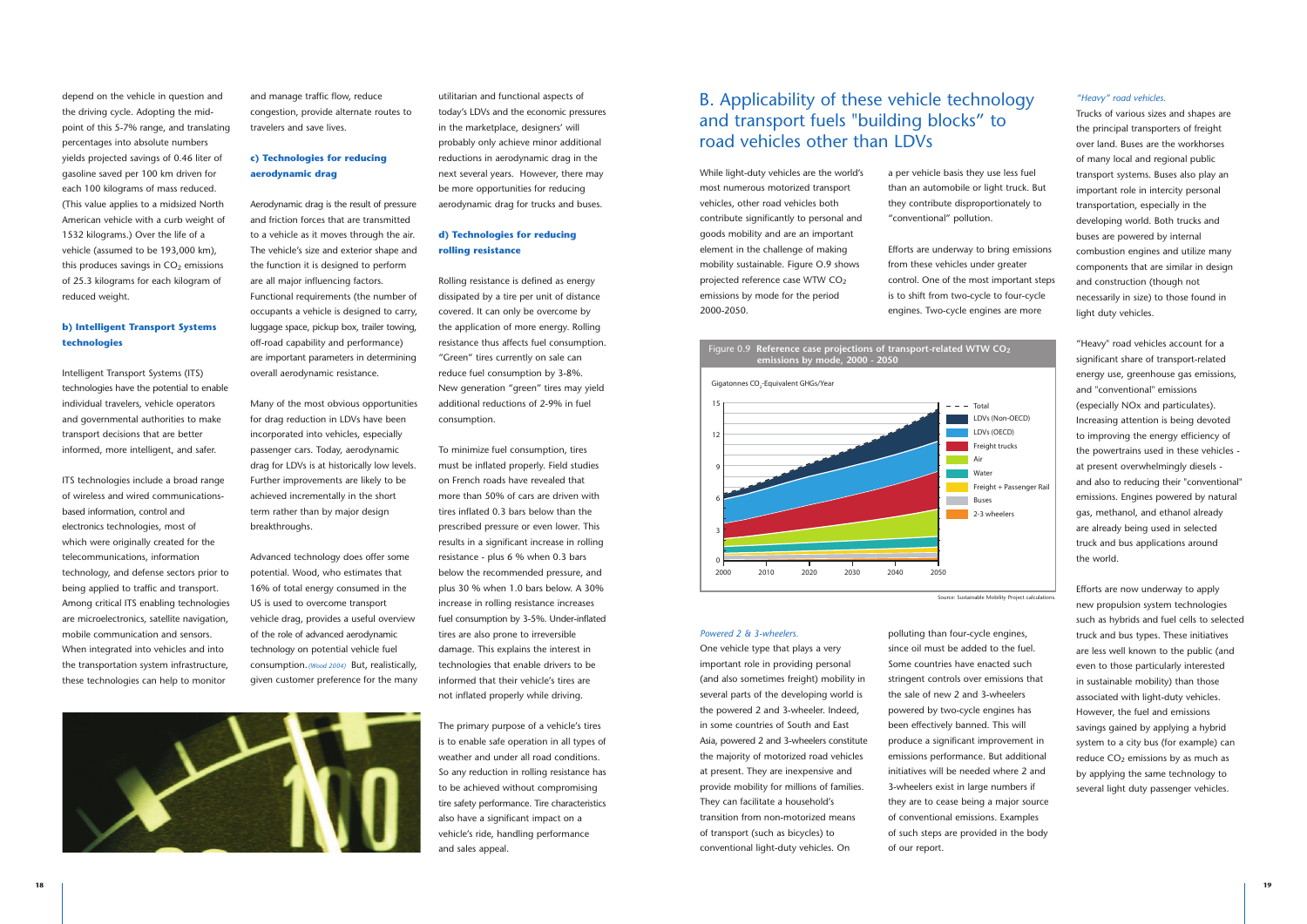vehicles will be responsible for a larger and larger share of the remaining emissions. Various technologies permitting these vehicles to be readily identified are coming into use.

These new technologies may require vehicle users to accept a higher level of government intrusion than many have been accustomed to in the past. Increasingly, reducing transport-related emissions of conventional pollutants in the developed world will be a political and social problem rather than a technological or economic one.

In the developing world, it should be possible to reduce transport-related conventional emissions well below the levels projected in our reference case. It is not realistic to expect the stated goal to be achieved throughout the developing world as soon as it is achieved in the developed world.

Important determinants of how rapidly emissions can be reduced in the developing world will be the affordability of the necessary technologies and fuels, and the impact that aggressive efforts to reduce conventional transport-related emissions might have on the ability of

the transport systems in these countries and regions to support projected rapid rates of economic growth.

To complete the emissions reduction task in the developing world eventually will require extending the use of the emissions reduction technologies and fuels that are now being adopted by developed countries across the entire world. As this occurs, developing countries will have to pay growing attention to the problem of "high emitters" discussed above.

Dealing effectively with "high emitters" may prove to be a greater challenge for developing countries than developed. But the challenge cannot be avoided if progress is to be made towards sustainable mobility. As a recent report on this subject observed: "It is better to have realistic standards that are vigorously enforced than very stringent standards that cannot be effectively enforced."

### **• Limit transport-related GHG emissions to sustainable levels**

We accept that society's long-term goal should be nothing less than to eliminate transportation as a major source of greenhouse gas emissions. Yet even under the most favorable circumstances, achieving this goal will take longer than the time frame of this report.

Important progress can be made during the next two or three decades. Prior to 2030, where economically practical and politically acceptable, SMP members believe that the following actions aimed at "bending the transport-related GHG emissions curve downward" should be undertaken:

- The energy efficiency of transport vehicles should be improved consistent with customer acceptance and costeffectiveness.
- The technological foundation should be laid for the eventual elimination of the effects of fossil carbon in transport fuel. This likely will require both the development of hydrogen as a major transport energy carrier and the development of advanced biofuels.
- Where new fuel infrastructures are required to permit the eventual elimination of the effects of fossil carbon in transport fuel, planning should be undertaken and, if practical, construction should begin.

To reach the goal stated above, society will have to stretch in the decades beyond 2030. What eventually may be required is a complete change in the technologies used to power transport vehicles and in the fuels that these vehicle use. Also, it may be necessary to change the ways in which people use transportation.

This is because every strategy for lessening transport-related GHG emissions can be reduced to four basic elements: (1) reduction of the amount of energy that a vehicle uses to perform a particular

SMP member companies lack significant expertise in these transport modes, but the report provides some indication of what the project understands to be the potential of various technologies to enhance sustainability performance for each transport sector. Certain of the powertrain technologies and fuels discussed above might find application in railroad engines, oceangoing ships, and vessels operating on inland waterways.

Commercial aircraft present a particular challenge. The efficiency of aircraft engines is increasing and weight reduction through improved aerodynamics and the use of lightweight materials are expected to continue to be important sources of greater energy efficiency in commercial aircraft. Even so, the rate of demand growth projected for this form of mobility is so great that even with these improvements both energy use and GHG emissions are projected to increase faster than in any other transport sector. Additional efficiency improvements may still be possible. For example, some consideration has been given to using hydrogen as a commercial aircraft fuel. This is unlikely to occur before the latter half of the 21st century – if even then.

At the beginning of this Overview, we identified seven goals that, to the extent that they can be achieved, will enable mobility to be made more sustainable. The goals themselves are directed to society as a whole; we are proposing them as the first step in what could become a continuing dialogue among a broad range of stakeholders.

**• Reduce transport-related conventional pollutants to levels where they do not constitute a significant public health concern anywhere in the world.**

We believe that in the developed world this goal will be achieved by 2030. Indeed, it might be achieved as early as

2020. Reference projections used in the project indicate the progress that is possible given current trends in technology and vehicle use. To ensure that these projected reductions do in fact occur, it will be necessary to focus much more on identifying "high emitter" vehicles and repairing them or removing them from operation.

"High emitter" vehicles are vehicles that discharge far greater levels of emissions than are permitted by the regulations under which they were certified. They have been shown to be responsible for a greatly disproportionate share of total emissions. As more and more vehicle fleets reflect current extremely tough emissions standards, "high emitter"

## C. Transport vehicles other than road vehicles

# Approaches to advancing the achievement of the seven goals

IV.





5 Year Time Lag 10 Year Time Lag 15 Year Time Lag



Source: Sustainable Mobility Project calculations.

Source: Sustainable Mobility Project calculations.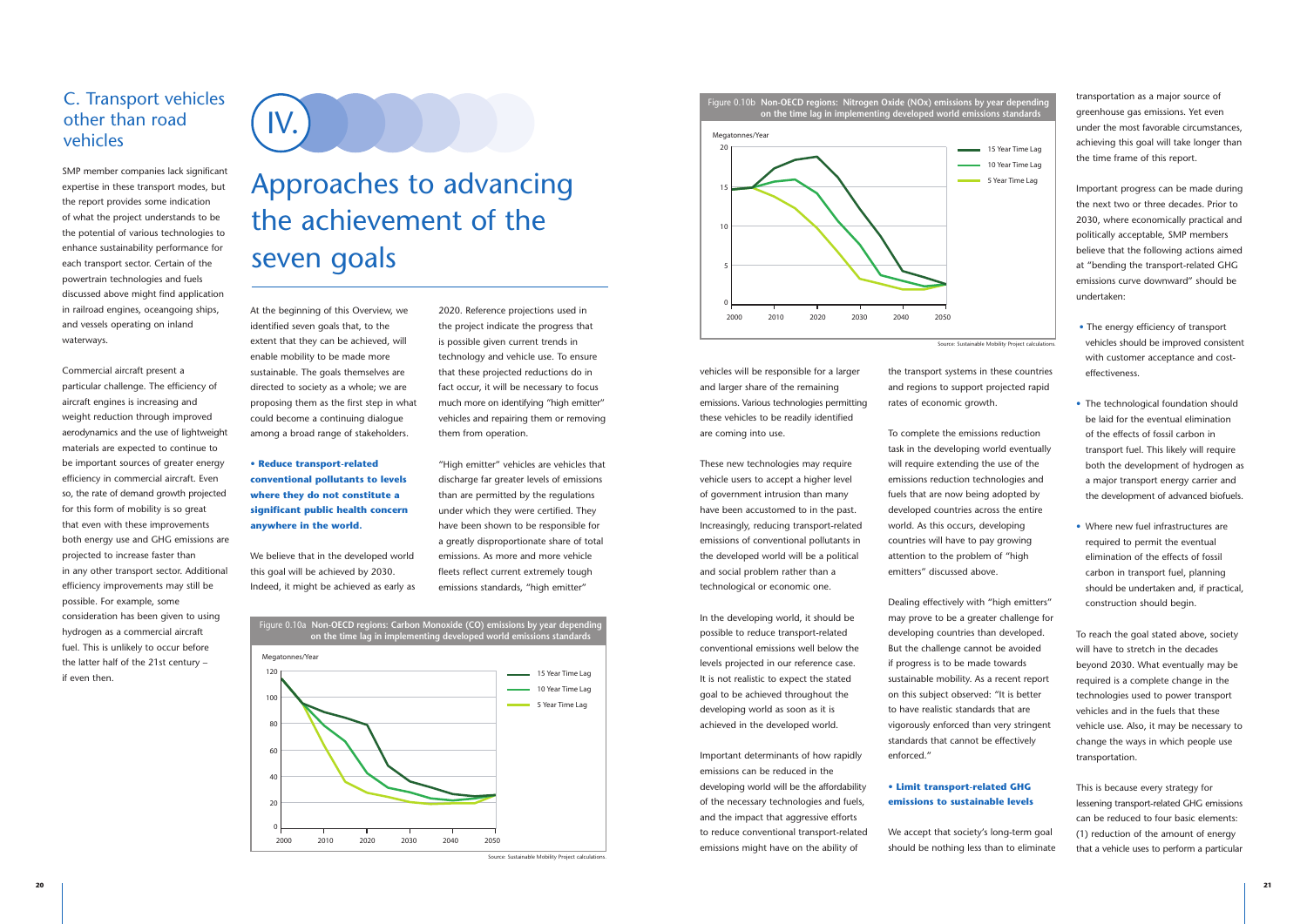becoming increasingly available and affordable. It is possible that much vehicle user conduct responsible for a large share of accidents today involving death or serious injury - for instance, driving while alcohol-impaired or speeding - could be eliminated or reduced drastically by the use of these technologies. The same issues of government intrusiveness mentioned earlier in reference to "high emitting" vehicles could arise concerning these safety-related technologies. Again, the issue increasingly will be political and social rather than technological or economic.

#### **• Reduce transport-related noise**

If GHG emissions represent the ultimate example of a sustainable mobility challenge that is global both in origins and in the strategies required for its eventual resolution, transport-related noise can probably be seen as the exact opposite – a challenge that is rooted in the local level and requires locallytailored solutions if it is to be effectively and efficiently resolved.

At present different localities can place quite different priorities on the importance of dealing with transportrelated noise and also on the types of remedies that are considered acceptable for dealing with it. But a common set of elements from which communities might develop a noisereduction strategy does exist. It includes using road surfaces that significantly dampen noise; constructing noise barriers in noise-sensitive areas; enacting and enforcing regulations restricting the modification of vehicles in ways that create greater noise and/or allow such vehicles to be operated in a manner that produces unnecessary noise; and continuing to improve the noise performance of transport vehicles.

#### **• Mitigate congestion**

Transportation congestion cannot be eliminated completely without destroying transport's vital role in enabling economic growth. But its effects can be mitigated substantially. In most cases, congestion, like noise, is a local or at worst regional problem. In some situations congestion has such widespread impact that it threatens the performance of transport systems and economies on a national scale.

As with noise, a range of mitigating elements exists from which to choose in addressing congestion. Their appropriateness, either individually or in combination, depends on the details of each situation as well as on the political and social context within which congestion arises:

Infrastructure capacity can be expanded to accommodate demand-led growth. This appears to be most relevant in rapidly growing urban areas in the developing world. But in the SMP's view building additional transport capacity should never be the only (or even the principal) approach to mitigating congestion. Additional infrastructure capacity can also be created through various Intelligent Transport System (ITS) technologies.

Infrastructure planning can be focused increasingly on the elimination of "choke points" that prevent critical elements of transport infrastructure from being used efficiently.

Where practical and politically acceptable, transport demand growth can be absorbed by making better use of existing mobility systems and infrastructure. Pricing strategies of various types are being used in an increasing number of places, although their use remains controversial. In the future, constraints on the use of road pricing strategies are

much more likely to be political and social rather than technological or economic.

## **• Narrow the mobility opportunity "divides" that exist between the world's poorest and richest countries and within most countries.**

While it is clearly necessary to mitigate the negative consequences associated with increasing mobility, that is not sufficient by itself to make mobility sustainable. Sustainable mobility requires both that "essential human or ecological factors not be sacrificed today or in the future" and that "society's needs to move freely, gain access, communicate, trade, and establish relationships" be met. Only by doing both can mobility fulfill its indispensable role in improving the standard of living of all the world's people.

Many of the world's peoples are hampered in their efforts to better their lives by poor mobility opportunities. In some of the poorest countries and regions, mobility opportunities are a small fraction of what they are in the rest of the world. And in most countries, there are large differences in the mobility opportunities enjoyed by the average citizen and members of certain groups – the poorest, the handicapped and disabled, the elderly, etc. These mobility opportunity divides must be narrowed if mobility is to become sustainable.

*(a) Narrowing the "mobility opportunity divide" between the poorest countries and countries of the developed world.*

Today the average inhabitant of Africa travels about one-tenth the number of kilometers per year as the average inhabitant of OECD Europe or OECD Asia. The SMP's reference case suggests this ratio is unlikely to change

transportation activity; (2) reduction of the GHG emissions generated by the extraction, production, distribution, and consumption of the vehicle's fuel; (3) reduction of the total volume of transport activity performed; and (4) alterations to the modal mix of transport activity.

These four elements are not necessarily independent. Actions designed to impact one may reinforce or detract from the effectiveness of another. But these are the only "levers" that exist. How these elements influence GHG emissions, and the time frame over which influences of various magnitudes can be expected to occur, are detailed in our report. Our conclusion is that no single approach offers a "magic bullet" that can produce GHG reductions quickly and inexpensively on the scale required. But some do show significant promise.

For example, "carbon neutral" transport systems of the types discussed in the report should be brought into general use around the world if their actual effectiveness in reducing GHGs turns out to be as significant as it presently appears, and if production and operating costs can be reduced to levels either that users find affordable or that governments can incentivize on a sustainable basis.

In addition, demand-channeling measures can complement technology-based measures usefully both by increasing the demand for more nearly "carbon neutral" transport systems and by altering the level and mix of transport activity in ways that reduce GHG emissions, although their short-run effectiveness is likely to be limited. Finally, although transport clearly has a significant role to play in reducing total GHG emissions, it needs to be kept in mind that considerations of costeffectiveness, rather than arbitrary

assignment of "responsibilities," should drive society's GHG emissions reduction efforts.

*(Babiker, Baustita, Jacoby and Reilly 2000)*

### **• Reduce the number of transportrelated deaths and serious injuries worldwide**

In most parts of the world, the rate of deaths and serious injuries per unit of transport activity is falling and is likely to fall further. Yet this decline is being swamped in many places by the rapid rate at which transport activity is growing.

As a result, total global transport-related deaths and serious injuries are increasing. In those countries experiencing the highest growth in transport activity, a disproportionate share of individuals being killed or seriously injured in accidents are pedestrians, bicyclists and the users of motorized 2 and 3-wheelers. *(See Figure O.11).*

We regard this situation as unacceptable. All countries should pursue aggressive strategies to reduce the number of



In the industrialised world and in some middle-income countries, these strategies should aim to achieve major reductions from current levels. In lower income countries, the goal should be to curb the growth in deaths and injuries and put society on a path leading to rates of deaths and injuries comparable to those in the developed world. These efforts should focus especially on vulnerable groups in the population – pedestrians, bicyclists, and operators of 2 and 3-wheeled motorized vehicles.

Programs to reduce deaths and serious injuries should address the full range of factors contributing to vehicle-related deaths and serious injuries, including driver behavior, improvements in infrastructure and the development and deployment of improved technologies for crash avoidance and injury mitigation.

Technologies to aid authorities in the enforcement of traffic regulations are



Source: Sustainable Mobility Project calculations using data from **Koornstra 2003**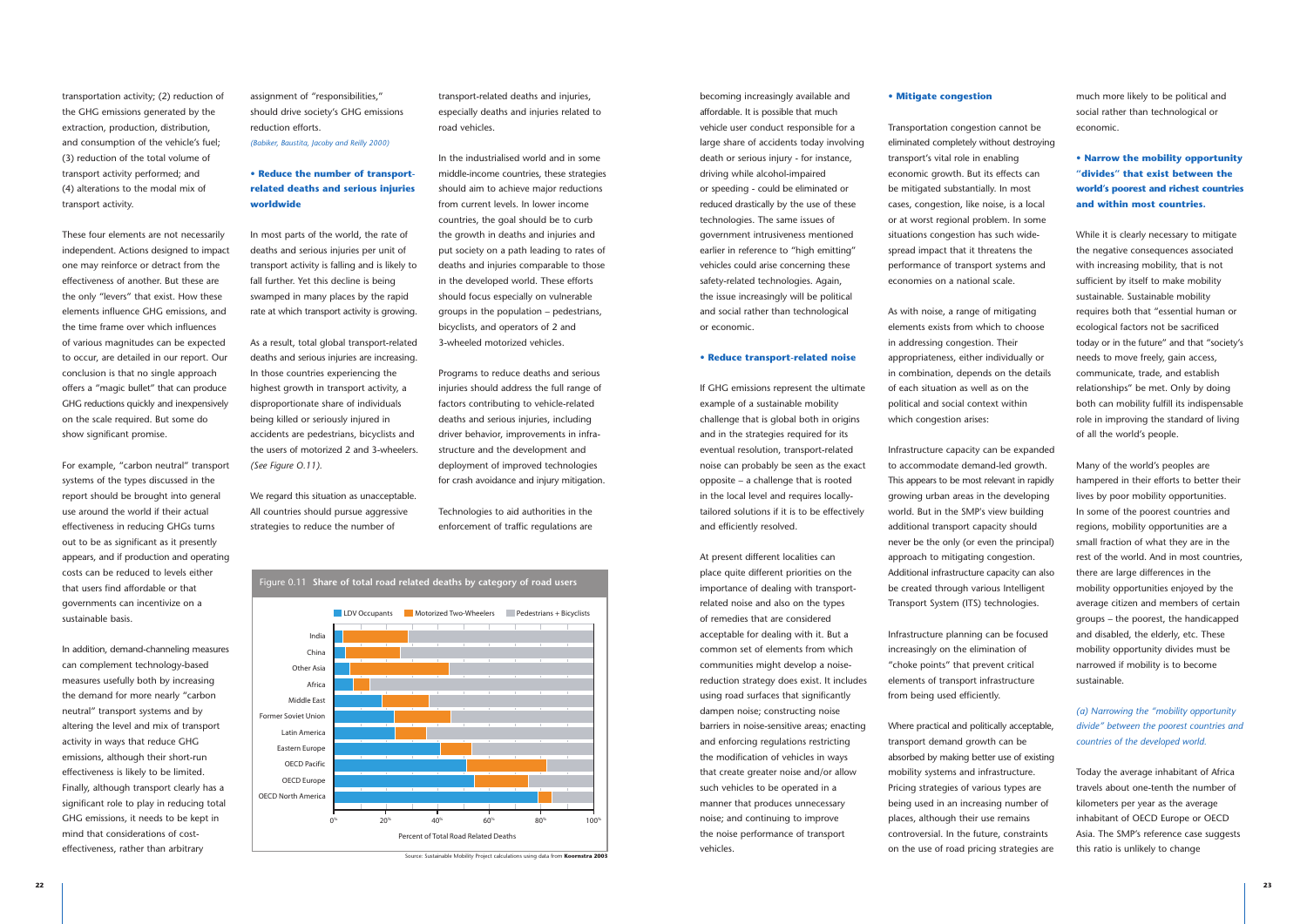difficult merely to preserve existing mobility opportunities, let alone to expand them. However, it is necessary to do both. This requires using pricing strategies (low fares supported by adequate subsidies) to encourage the effective use of existing conventional public transport systems. It also requires using transport technologies such as paratransit to enable groups such as the poorest, the elderly, the handicapped and disabled, and the disadvantaged to increase their ability to access jobs, social services and so on.

### **• Preserve and enhance the mobility opportunities available to the general population.**

The mobility opportunities available today to the general population of most developed-world countries (and in many developing-world countries) greatly exceed those of any period in the past. However, the changes in urban living patterns that have been noted above as adversely impacting the mobility opportunities of the poorest, the elderly, the handicapped, and disabled, and the disadvantaged also threaten to erode the mobility opportunities of many average citizens. In particular, the ability

of conventional public transport systems to perform their vital role in providing personal mobility is being threatened.

During the next several decades, a primary goal should be to preserve these mobility options. At the same time, new mobility systems that could be sustainable in a future urbanized/ suburbanized world need to be developed and their implementation begun.

In many urban areas in both developed and developing countries the SMP believes that there are important opportunities for increased utilization of bus and "bus-like" systems (including paratransit) to take advantage of the flexibility inherent in road-based systems. Advantage should also be taken of opportunities to incorporate new vehicle technologies (including propulsion systems) and new information technologies into these "bus-like" systems. There is important potential for new patterns of vehicle ownership and use (such as car sharing) to become integral parts of the mobility systems of many areas.

Over the very long run - five decades or more – societies face a fundamental

choice about how their mobility patterns will develop. Some hold that in order to make mobility sustainable, people will have to be induced to live in significantly more dense agglomerations. According to this view, only by doing this will it be technologically and financial feasible to rely on public transport to a much greater degree than is generally the case today. To produce this change in living patterns, different forms of "carrots" (urban planning aimed at making such patterns more desirable) and "sticks" (making motor vehicle ownership much more expensive and complex) will be necessary.

To us, this strategy seems to rest on forcing people to adapt to the technological and economic characteristics of transport systems. An alternative strategy is to adapt the technological and economic characteristics of transport systems to fit the living choices of the public. The various vehicle technologies we have described appear to have the potential to enable such an adaptation. But, as with other applications of these technologies, translating this potential into reality will require a great deal of work by a large number of stakeholders.

significantly in the next 50 years. The lack of mobility opportunity reflected in this difference not only illustrates the lack of economic opportunity that exists today in much of Africa but is also a major cause of this lack of economic opportunity. While Africa is the extreme example of how lack of mobility opportunity inhibits economic opportunity, it is by no means the only one. To narrow the mobility opportunity divide that exists between many of the world's poorest countries and the countries of the developed world, the SMP believes it is necessary to:

- Lower the cost of transport in rural developing areas by providing basic means of access where it now is lacking.
- Encourage the development of inexpensive motorized vehicles that are appropriate to the harsh road environments typically found in these countries.
- Ensure that inhabitants of the poorest countries achieve the mobility opportunities necessary to permit economic development even if by doing so this increases transport-related GHG emissions.

*Mobility 2001* pointed out how rapidly the world is urbanizing. In 1950, only about 30% of the world's population lived in urbanized areas. Fifty years later this had reached almost 50%. Urbanization is expected to continue unchecked. The UN projects that by 2030 the share of the world's population living in urbanized areas will reach 60%. *(See Figure O.12). (UN 2001)*

However, while urbanization is intensifying, the number of people living in rural areas of developing countries also continues to grow. The 3.02 billion persons that the UN projects will be residing in the developing rural areas in 2030 will exceed the total of the world's population in 1950.

The inhabitants of many of these rural areas lack access to essential goods and services because they lack basic mobility infrastructure. About 900 million people living in rural areas, or about 30% of the total, even lack access to an all-weather road. Such people cannot readily reach doctors or other health care personnel, attend school, market their products, or visit friends and relatives. Institutions such as the World Bank have been trying to facilitate the construction of rural roads in these areas. The efforts should

be encouraged with the proviso that such new roads avoid unacceptable harm to the environment.

In addition to roads, inhabitants of isolated rural areas also need inexpensive motorized vehicles designed to operate in the extreme conditions often found in such parts of the world. Motorized 2 and 3-wheelers and simple tractorderived vehicles are already helping to fill this need in parts of Asia. But these vehicles emit high levels of pollutants and have relatively poor energy efficiency, making them significant GHG contributors. They are also sometimes very unsafe. While such vehicles need not incorporate the latest technologies, they do need to be equipped with basic emissions control systems and be designed and constructed with safety in mind.

In the SMP's opinion, the growth in mobility opportunities in very poor countries is such an important enabler to economic development that any resulting increases in GHG emissions should not be considered by developed countries as a reason for discouraging this growth. Rather, developed states should help the poorest countries control growth in their transport-related GHG emissions in ways that do not make their newly achieved mobility opportunities unaffordable. To the extent that this proves to be insufficient, developed countries need to consider ways to accommodate the growth in GHG emissions from the poorest countries.

#### *(b) Narrowing the mobility opportunity divides that exist within most countries*

Significant mobility opportunity divides also exist within most countries, reflecting (and contributing to) income disparities and social differences. As urban areas grow in size but decline in density, it is becoming more and more



1950 1975 2000 2030





Source: Adapted from **UN 2001**

 $\Omega$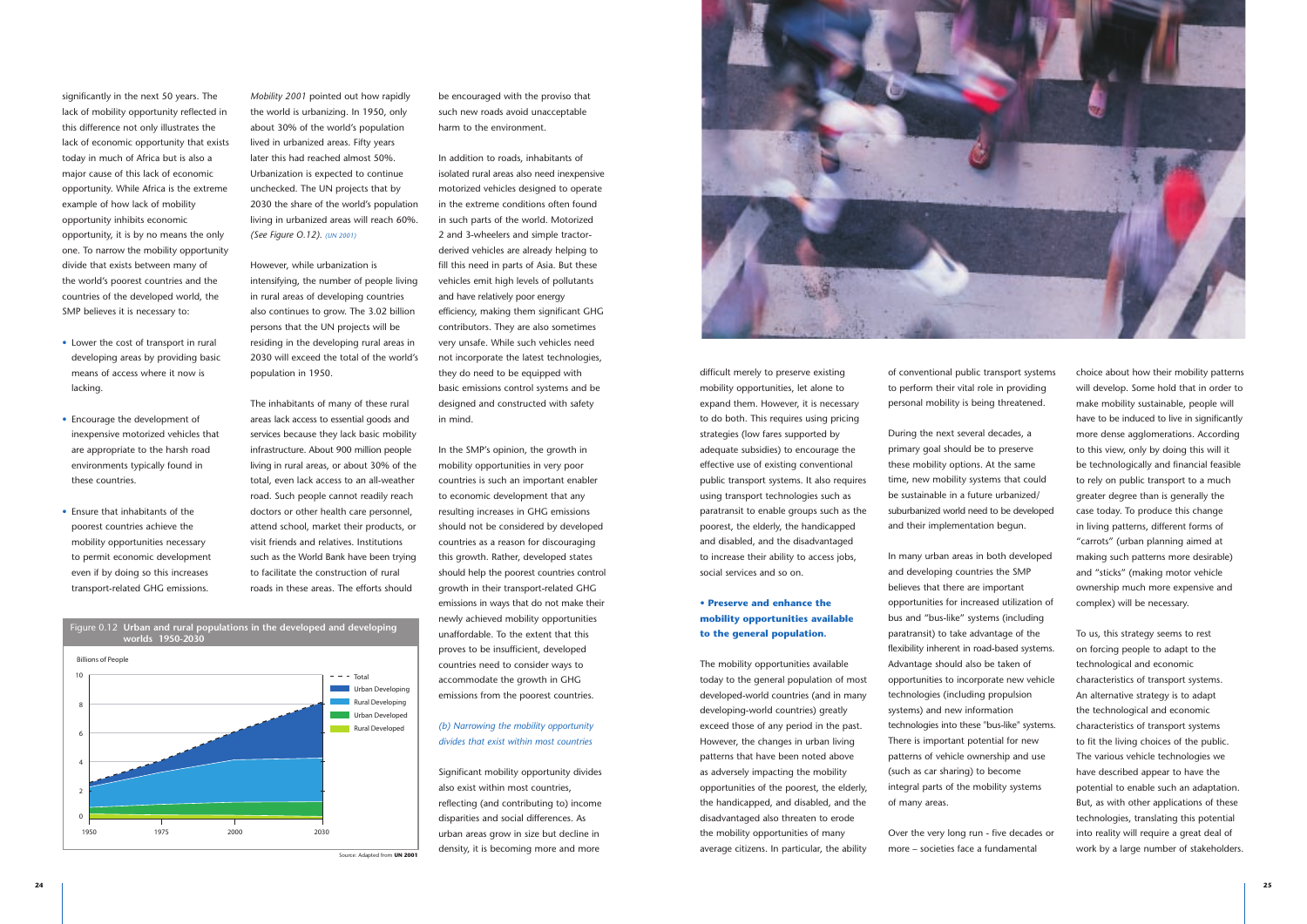segments of the population to be favored relative to other segments. Some might require certain societies to accept restrictions on long-standing legal rights. Some might require certain societies to cooperate with other societies in ways that had previously been deemed unacceptable. Some might significantly impact (or preclude) traditional patterns of purchase and use of certain products.

There is no guarantee that different societies will be able (or willing) to undergo these changes. When a society encounters a mismatch between a goal it has declared important and its willingness (or ability) to employ the levers that might be needed to achieve that goal, it faces a dilemma. It can declare certain policies or efforts to change behavior to be "unthinkable," thereby effectively (if not actually) abandoning achievement of the goal. It can risk adopting policies that are "difficult" for various groups to accept and try to encourage (or force) acceptance after the fact. It can try to change the acceptability of certain policies prior to adopting them through publicity, broad stakeholder involvement in their design, or agreeing to compensate actual or perceived "losers."

Moving towards sustainable mobility will involve paying as much attention to institutional frameworks as to the inherent potential of any vehicle technology or fuel or the theoretical "effectiveness" or "ineffectiveness" of any particular policy lever or action.

Most of the issues described in our report are not new to our companies. As the report indicates, we have made considerable progress in providing the fuels and vehicles to control transport-related conventional emissions and are within sight of eliminating these concerns in the developed world. All our companies are involved in programmes to address road safety issues, whether through active safety systems in vehicles, through driver training programmes in schools and elsewhere, and through a wide variety of education programmes encompassing drivers, passengers and pedestrians.

The picture on greenhouse gases is more complex as we move to reduce not only the emissions from our own operations, but also the much more challenging task of those arising from the use of our products -- fuels and vehicles -- by our customers. The fundamental aim is to reduce fuel consumption of our products while working to develop the future fuels and vehicles that will provide for a carbon neutral outcome. This is an area of both competition and collaboration, but our companies are involved, for example, in joint initiatives such as the California Fuel Cell Partnership and in demonstration projects with hydrogen and fuel cell vehicles in both developed and developing countries.

The extreme importance of transport to our societies and the fact that transport-related considerations have some impact on almost everything done within them means that our ability to act independently in many areas is extremely limited.

Regarding the control of conventional emissions, we can continue to improve the effectiveness and reliability of the emissions control equipment in our vehicles. We can encourage aggressive efforts to detect "high emitters" and to require these vehicles to be fixed or removed from service. In the developing world, we can strive to reduce the cost of emissions control equipment and increase the "robustness" of this equipment to poor maintenance and poor quality fuels. We also can work to reduce the additional cost and to increase the availability of the necessary fuels. We cannot force our customers to maintain their vehicles properly or to scrap their older, more polluting vehicles and replace them with newer, less polluting ones. That is something that only governments can do. And in determining whether or not to do so, governments must consider more factors than merely the effectiveness of emissions control.

Our role in achieving the goal of reducing transport-related GHGs to

In our report we define a "building block" as something that has the potential to generate change if it can be utilized effectively. The building blocks we concentrate most heavily on in our report are vehicle technologies and fuels, but there are others. However, building blocks cannot act by themselves. To move, they require the use of "levers." These are either policy instruments such as pricing, voluntary agreements, regulation, subsidies, taxes and incentives or they are changes in a society's underlying attitudes, and values. In the body of the report we describe some of these levers and what we know about their effectiveness.

However, there is a third element - "institutional frameworks." These are the economic, social, and political institutions that characterize a particular society. We have mentioned these already – e.g., in our discussions of differences in the willingness of different societies to accept "intrusive" traffic safety enforcement policies such as speed cameras and self-reporting by vehicles to regulatory authorities that they are emitting illegal levels of conventional pollutants. But as we end this Overview, we want to focus more on this vital third elements.

Why worry about institutional frameworks? "Institutions are the rules of the game in a society or, more formally, are the humanly devised constraints that shape human interaction... In consequence, they structure incentives in human exchange, whether political, social, or economic." *(North 1990)*. In our specific context, institutions establish the context by which a country or region determines which sustainable mobility goals to pursue and the priority given to each; which levers are acceptable to use to achieve any particular goal; how intensively these levers can be used; and the constraints that may be imposed on their use.

Institutional frameworks influence a society's mobility choices in many ways: They affect the time and effort required to reach consensus about whether to address a particular issue and how aggressively to address it. They affect the ability of a government to formulate long-term approaches and the credibility of its commitments. They affect the instruments that governments use to enforce a society's laws and norms as well as the ways in which these instruments are used. They affect whether a government can or will undertake policies and approaches whose success requires joint action and agreement with other governments. They determine the social acceptability of certain products and services as well as the social acceptability of different

patterns of product use and the range of different patterns that are tolerated. They affect the apportionment of responsibility and cost within society to achieve a desired result. They encourage or discourage voluntary collaboration across a range of stakeholders.

In short, they determine whether and how sustainable mobility will be achieved.

Achieving sustainable mobility is almost certain to require changes in personal and goods transport systems and in how society uses them. The size and type of changes that may be needed may put great pressure on some societies' political, cultural, and economic institutions. For example: Some approaches might require governments to impose policies that previously had been thought to be impractical or politically unacceptable. Some might require governments to make extremely long-term (more than 50 years) commitments. Some might require the public to accept levels of government intrusiveness regarding vehicle use that in the past have been considered unacceptable. Some might require governments to undertake types and levels of spending – for example, on infrastructure – that previously had been considered unconventional or objectionable. Some might require

## The roles of "building blocks," "levers" and "institutional frameworks" in achieving the above goals

V.

# How companies like ours can contribute to achieving the goals we have identified

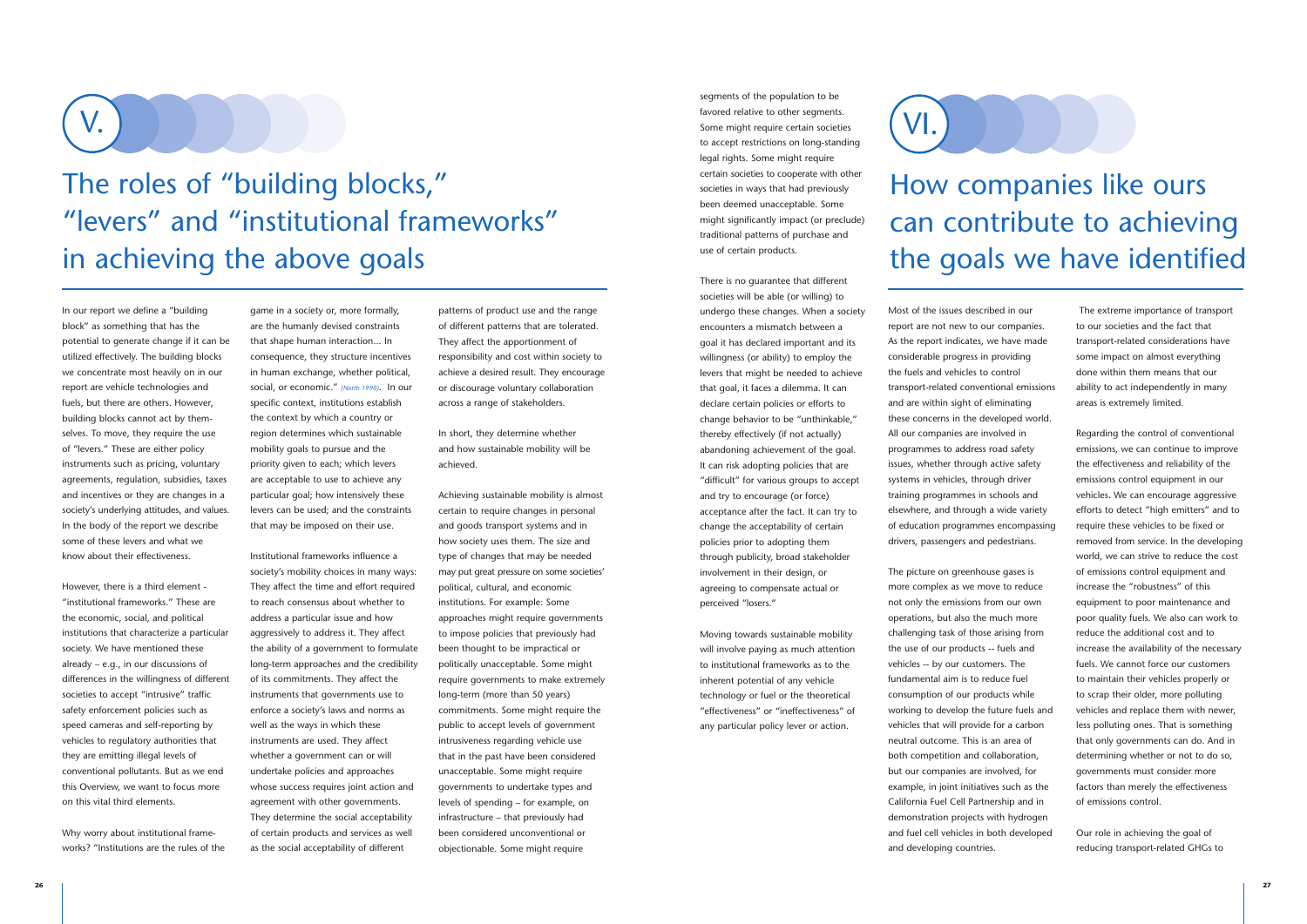we can work together and with governments to increase understanding of what is technically feasible and work to reduce the technological and economic uncertainties described in detail earlier in this report.

Regarding road safety, we can support the adoption of appropriate, effective safety-related vehicle technologies. We can encourage more aggressive enforcement of traffic laws. We can undertake programs to educate motorists about how to operate their vehicles more safely and vulnerable users about how protect themselves. We can support the construction of infrastructure designed to separate motorized vehicles from vulnerable users and to encourage vehicle speeds appropriate to road and location conditions. However, in many cases, the safety consequences of how our

products are used by our customers are even less subject to our control than are the emissions consequences.

The most extreme example of where we have limited leverage is in narrowing the mobility opportunity divides described above. We can support efforts by the World Bank and other institutions to provide basic road access for individuals living in rural regions of the poorest countries. However, we cannot provide these roads ourselves. We can support efforts to encourage new approaches to providing improved mobility opportunities in urbanized areas (e.g., car sharing, paratransit, and new mobility systems). However, we have little influence over whether societies will choose to adopt such approaches or whether they will be successful if adopted.

By collaborating on this project, our companies have advanced their own understanding of the key areas to be addressed in moving towards more sustainable patterns of mobility, a much better sense of where the solutions lie, and what needs to be done to deliver them.

An important purpose of this report is to be a catalyst for advancing the sustainable mobility agenda within the companies. And in reviewing the conclusions of their work prior to publication of the report, the companies have looked at what could be done to accelerate progress on the goals beyond the extensive and diverse activities on which they are already engaged. There are clearly opportunities, but they must sensibly be the result of wider consultation both within the companies and with others. We therefore need to debate both internally and with a range of stakeholders to determine where and how best to focus our activity. This we are committed to do because we recognize both the imperative and the opportunity that the report sets out. The goals clearly set out the focus for attention and recognize the variety of timescales and choices to be considered.

In addition to the report itself, we are making available the underpinning work and material from which the report is drawn, including the scenarios we used to help guide our efforts. (These scenarios are described briefly at the end of Chapter 2 of our report.) We also are making available the spreadsheet model

and explanatory documentation which was developed jointly with the IEA. This will we believe provide a basis for others to initiate further work.

As the CEO's of the companies point out in our report's Foreword, enhanced mobility is critical to progress, but can bring with it a set of impacts that must be resolved. Much has been achieved and we are now developing a clearer understanding of how better to resolve the issues leading to more sustainable mobility. For us, and we hope for others, the work of this project will be an important contribution, and we anticipate working with others to deliver the progress that is clearly possible.



#### **Babiker, Bautista, Jacoby, and Reilly 2000.** *Mustafa H. Babiker, Melanie E. Bautista,*

*Henry D. Jacoby, and John M. Reilly, "Effects of Differentiating Climate Policy by Sector: A United States Example," MIT Joint Program on the Science and Policy of Global Change, Report No. 61, May 2000.*

#### **EUWTW 2004.**

*CONCAWE, EUCAR, and Joint Research Center of the European Commission, "Well-To-Wheels Analysis of Future Automotive Fuels and Powertrains in the European Context: Well to Wheels Report, Version 1b," January 2004.*

#### **FKA 2002.**

*Forschungsgesellschaft Kraftfharwesen mbH Aachen Body Department, "Lightweight Potential of an Aluminu Intensive Vehicle: Final Report," Project number 24020, Aachen, December 2002.* 

#### **IAPI 2000.**

*International Primary Aluminum Institute, Life Cycle Working Committee, "Aluminum Applications and Society, Life Cycle Inventory of the Worldwide Aluminum Industry With Regard to Energy Consumption and Emissions of Greenhouse Gases – Paper 1 – Automotive," May 2000.*

#### **IEA 2002.**

*International Energy Agency, World Energy Outlook 2002, OECD/IEA, Paris 2002.*

#### **Koornstra 2003.**

*Matthijs Koorstra, "The Prospects for Mobility Becoming Sustainable-Safe if Present Trends Continue," Paper prepared for the WBCSD Sustainable Mobility Project, December 15, 2003, unpublished.*

#### **North 1990.**

*Douglass C. North, Institutions, Institutional Change, and Economic Performance, Cambridge University Press, Cambridge UK, as quoted in Daron Acemoglu, Simon Johnson and James Robinson, "Institutions as the Fundamental Cause of Long-Run Growth," NBER Working Paper 10481, May 2004.* 

#### **SMP 2001.**

*Mobility 2001: World Mobility at the End of the Twentieth Century and its Sustainability, WBCSD Sustainable Mobility Project, Geneva, 2001.*

#### **UN 2001.**

*"World Urbanization Prospects: The 1999 Revision," Department of Economic and Social Affairs, Population Division, United Nations, New York, 2001.*

#### **Wood 2004.**

*Richard M. Wood, "Impact of Advanced Aerodynamic Technology on Transportation Energy Consumption," SAE Technical Paper Series, 2004-01-1306, March 2004.* 



sustainable levels is also limited. We can and will continue to improve mainstream technologies and develop and implement new technologies. However, from a business perspective, we cannot justify production of vehicles that customers won't buy or produce and distribute fuels for which there is little or no demand. If the costs of the vehicles and fuels required to reduce GHG emissions from road vehicles are greater than our customers are willing to pay, and if society requires action to be taken, then it is up to governments to provide the necessary incentives, either to us or to our customers, to permit us to make these vehicles and fuels available. We can engage in the public debate, encourage governments to adopt such incentives, and help them understand which will and won't be effective. As far as advanced technologies and fuels are concerned,

# The way forward VII.

## *List of references*

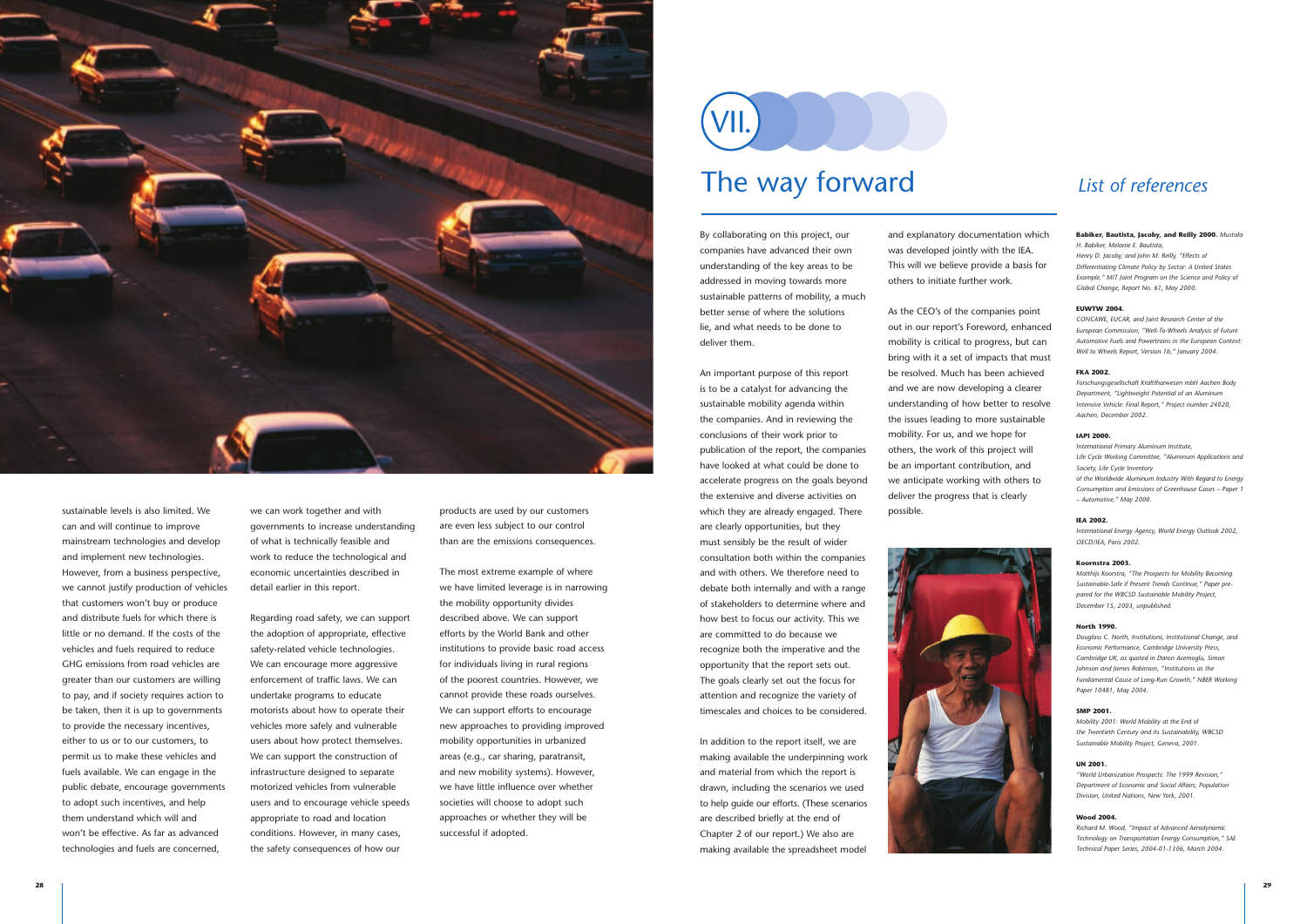## *Glossary of terms; list of abbreviations and acronyms*

**Bar** – A unit of measure of atmospheric pressure: equals 14.5 lbs/square inch.

**Biodiesel** – A fuel produced from vegetable oils. Also known as Fatty Acid Methyl Esters (FAME).

**Carbon neutral** – Emitting no net carbon into the atmosphere.

**Carbon sequestration** – The addition of a carboncontaining substance (such as  $CO<sub>2</sub>$ ) to a reservoir.

**Biofuels** – Fuels produced from biomass crops such as corn, soybeans, sugar, poplar, willow and switchgrass; from agricultural waste and forestry residues; and from landfill gas and municipal solid waste.

**Ethanol (C<sub>2</sub>H<sub>z</sub>OH)** – A clear, colorless, flammable oxygenated hydrocarbon.

**CONCAWE** – Conservation of Clean Air and Water in Europe

**Conventional pollutants** – Generally used to refer to emissions of carbon monoxide (CO), oxides of nitrogen (NOx), particulate matter (PM), sulfur oxides (SOx), and unburned hydrocarbons (HC). The latter are sometimes also referred to as volatile organic compounds (VOCs) or non-methyl organic gases (NMOG).

**GHGs -- Greenhouse gases** – Primarily water vapor (H<sub>2</sub>O), carbon dioxide (CO<sub>2</sub>), nitrous oxide (N<sub>2</sub>O), methane  $(CH<sub>4</sub>)$  and ozone  $(O<sub>3</sub>)$ .

**Electrochemical** – The production of electricity by chemical changes.

**Harsh road environments** – Operating conditions in which roads are unpaved, poorly maintained, and/or little more than trails.

**EUCAR** – The European Council for Automotive Research & Development

**EU-15** – The 15 members of the European Union prior to its 2004 enlargement.

**EU-25** – EU-15 plus the ten countries joining the EU in 2004.

**High emitter** – A vehicle emitting a much greater volume of "conventional" pollutants than permitted by the emissions standard(s) to which it was certified.

**Feedstock logistics** – The gathering of raw materials for the production of fuel.

Transport vehicles and infrastructure that incorporate a broad range of wireless and wired communicationsbased information, control and electronics technologies to help monitor and manage traffic flow, reduce congestion, provide alternate routes to travellers, etc.

**F-T diesel** – A liquid fuel manufactured from natural gas using the Fischer-Tropsch process; used in compression-ignition engines.

**F-T gasoline** – A liquid fuel manufactured from natural gas using the Fischer-Tropsch process; used in spark-ignition engines.

**Lignocellulosic material** – Any of various compounds of lignin and cellulose comprising the essential part of woody cell walls of plants.

**Methanol (CH<sub>3</sub>OH)** – A colorless highly toxic hydrocarbon.

**Fuel cell** – An electrochemical device that continuously changes the chemical energy of a fuel (hydrogen) and oxidant (oxygen) directly to electrical energy and heat without combustion.

**Fuel infrastructure** – Systems for distributing fuel from its point of production to where it is put into a transport vehicle.

**Powered 2 and 3 wheeler** – A two or threewheeled vehicle powered by some form of motor or engine. Includes motorcycles and scooters.

**Steam methane reforming** – A process by which steam at a temperature of 700-1,100 °C is mixed with methane gas in a reactor with a catalyser at 3-25 bar pressure.

**Heavy road vehicles** – Generally, freight trucks larger than small delivery vans (i.e., medium-duty and heavy-duty trucks), intercity buses, and public transport buses.

**HEV** – Hybrid-electric Vehicle

**Hybridization** – The process of using multiple propulsion devices (e.g., a spark ignition engine and one or more electric motors) to propel a vehicle.

**Intelligent transport systems (ITS)** –

**IEA** – International Energy Agency

**Light duty vehicle** – Passenger cars and other light personal-use vehicles. Does not generally cover powered two and three-wheelers.

**Natural gas** – A mixture of hydrocarbon compounds, primarily methane (CH4), that exist in the gaseous phase or in solution with crude oil in natural underground reservoirs at reservoir conditions.

**Noise barriers** – Structures constructed adjacent to a road, railway line, or airport to reduce noise from transport vehicles using the facility.

**Paratransit** – All forms of public and private mass transportation in the spectrum between the private automobile and conventional public transport.

**Residual Fuel** – Heavy petroleum products used to power large ships.

**DAIMLERCHRYSLER Ulrich Müller, ulrich.dr.mueller@daimlerchrysler.com**

### (Ford)

**Rolling resistance** -- A measure of the amount of resistance that is generated as a tire rolls on the road surface.

 $\mathbf{\omega}$ HYDRO **Erik Sandvold, erik.sandvold@hydro.com**

**WICHELIN Patricia Le Gall,** 

#### **NISSAN Hiromi Asahi,**

#### **SUV** – Sport Utility Vehicle

**RENAULT Catherine Winia van Opdorp, catherine.winia-van-opdorp@renault.com**



♦

**VOLKSWAGEN AG Horst Minte, horst.minte@volkswagen.de**

**Water electrolysis** – The production of hydrogen from water using electricity.

**WTW – Well-to-Wheels** – A method of measuring GHG emissions that includes both emissions resulting from the extraction, production, and distribution of transport fuels (referred to as Well-to-Tank, or WTT) and emissions resulting from the use of the fuel by the vehicle (referred to as Tank-to-Wheels, or TTW.)

## About the WBCSD

The World Business Council for Sustainable Development (WBCSD) is a coalition of 170 international companies united by a shared commitment to sustainable development via the three pillars of economic growth, ecological balance and social progress.

Our members are drawn from more than 35 countries and 30 major industrial sectors. We also benefit from a global network of 50 national and regional business councils and partner organizations involving some 1,000 business leaders.

### Our mission

To provide business leadership as a catalyst for change toward sustainable development, and to promote the role of eco-efficiency, innovation and corporate social responsibility.

Our aims

Our objectives and strategic directions, based on this dedication, include:

Business leadership

<sup>&</sup>gt; to be the leading business advocate on issues connected with sustainable development

#### Policy development

<sup>&</sup>gt; to participate in policy development in order to create a framework that allows business to contribute effectively to sustainable development

#### Best practice

<sup>&</sup>gt; to demonstrate business progress in environmental and resource management and corporate social responsibility and to share leading-edge practices among our members

#### Global outreach

<sup>&</sup>gt; to contribute to a sustainable future for developing nations and nations in transition

#### What is the Sustainable Mobility Project

The Sustainable Mobility Project is a member- led project of the World Business Council for Sustainable Development (http://www.wbcsd.org). The project develops a global vision covering the sustainable mobility of people, goods and services in road transport. The project shows possible pathways towards achieving sustainable mobility that will address environmental and economic concerns if society is prepared to recognize the issues and act upon them.

#### Disclaimer

Mobility 2030 has resulted from collaborative work among executives from the twelve member companies of the WBCSD's Sustainable Mobility Project, sponsored by the WBCSD as a member-led initiative and supported by the WBCSD secretariat. Like other WBCSD projects, the SMP has involved extensive stakeholder engagement in locations around the world. Prepared with the help of Charles River Associates and several other consultants, the report was reviewed by all project members to ensure broad general agreement with its principal views and perspectives. However, while a commendable level of consensus has been achieved, this does not mean that every member company necessarily endorses or agrees with every statement in the report.

#### Ordering publications:

WBCSD c/o SMI (distribution services) Ltd P.O. Box 119, Stevenage SG1 4TP, Hertfordshire, England Telephone: + 44 1438 748 111, Fax: +44 1438 748 844 E-mail: wbcsd@earthprint.com or through the Web: http://www.earthprint.com This publication is also available online on the WBCSD website: http://www.wbcsd.org/web/mobilitypubs.htm Printed on chlorine-free paper by Seven, England Copyright © World Business Council for Sustainable Development, July 2004 ISBN: 2-940240-58-2

**WBCSD CONTACTS:** *Project Director:* Per Sandberg,

Per.Sandberg@hydro.com *Communication Manager:* Tony Spalding, spalding@wbcsd.org *Project Officer:* Claudia Schweizer, schweizer@wbcsd.org

**LEAD CONSULTANT CONTACT:** George Eads, Charles Rivers Associates, geads@crai.com

#### **COMPANY CONTACTS:**



**Charles Nicholson,** 

**nicholcc@bp.com**

**Deborah Zemke, dzemke@ford.com**

**GM** General Motors.

**Lewis Dale, lewis.dale@gm.com**

#### **HONDA**

**Takanori Shiina, takanori\_shiina@n.t.rd.honda.co.jp**

**patricia.le-Gall@fr.michelin.com**

**h-asahi@mail.nissan.co.jp**

**Mark Gainsborough, M.Gainsborough@shell.com**

### **TOYOTA**

**Masayo Hasegawa, masayo\_hasegawa@mail.toyota.co.jp**